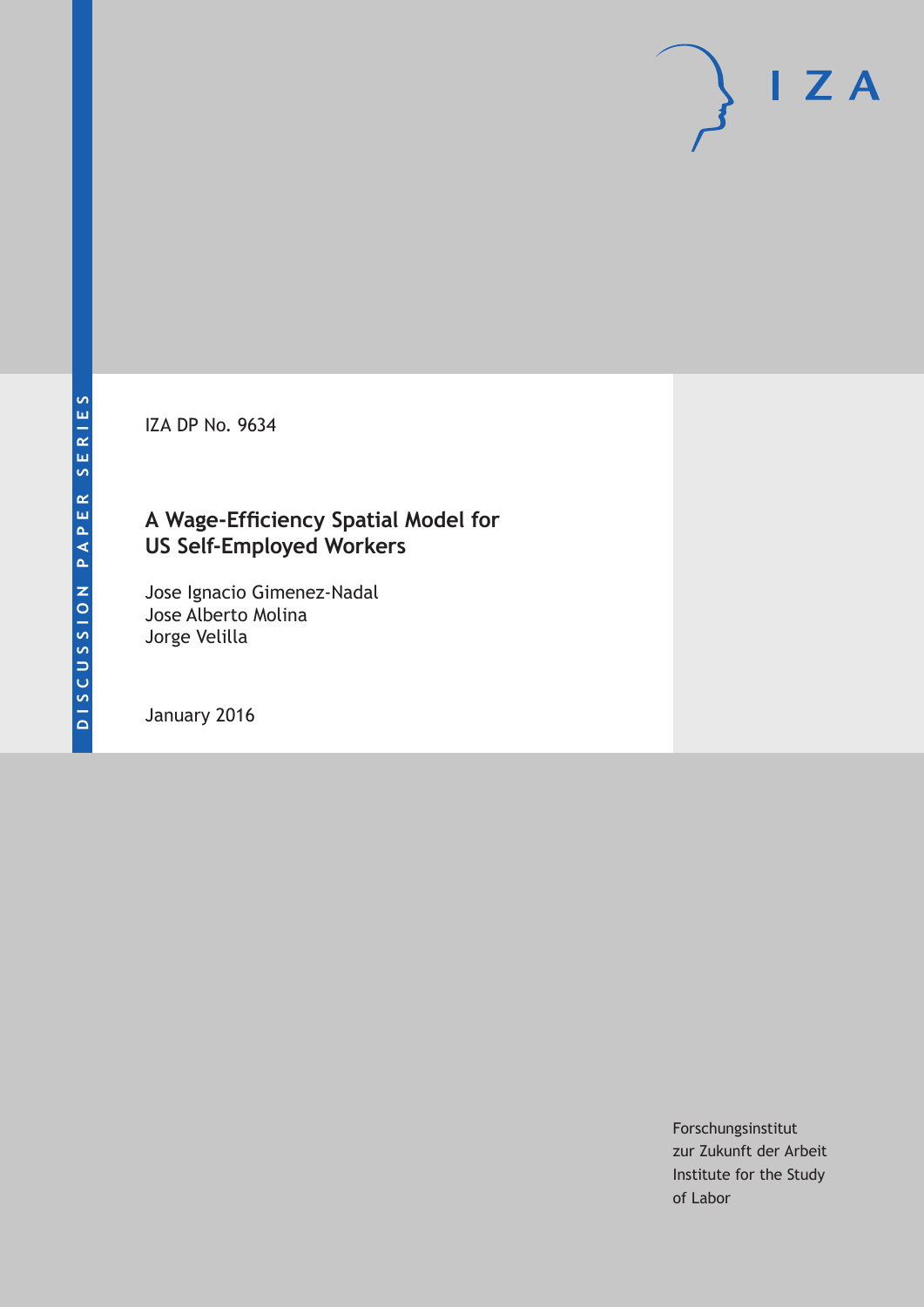# **A Wage-Efficiency Spatial Model for US Self-Employed Workers**

## **Jose Ignacio Gimenez-Nadal**

*University of Zaragoza* 

### **Jose Alberto Molina**

*University of Zaragoza and IZA* 

## **Jorge Velilla**

*University of Zaragoza*

Discussion Paper No. 9634 January 2016

IZA

P.O. Box 7240 53072 Bonn Germany

Phone: +49-228-3894-0 Fax: +49-228-3894-180 E-mail: iza@iza.org

Any opinions expressed here are those of the author(s) and not those of IZA. Research published in this series may include views on policy, but the institute itself takes no institutional policy positions. The IZA research network is committed to the IZA Guiding Principles of Research Integrity.

The Institute for the Study of Labor (IZA) in Bonn is a local and virtual international research center and a place of communication between science, politics and business. IZA is an independent nonprofit organization supported by Deutsche Post Foundation. The center is associated with the University of Bonn and offers a stimulating research environment through its international network, workshops and conferences, data service, project support, research visits and doctoral program. IZA engages in (i) original and internationally competitive research in all fields of labor economics, (ii) development of policy concepts, and (iii) dissemination of research results and concepts to the interested public.

IZA Discussion Papers often represent preliminary work and are circulated to encourage discussion. Citation of such a paper should account for its provisional character. A revised version may be available directly from the author.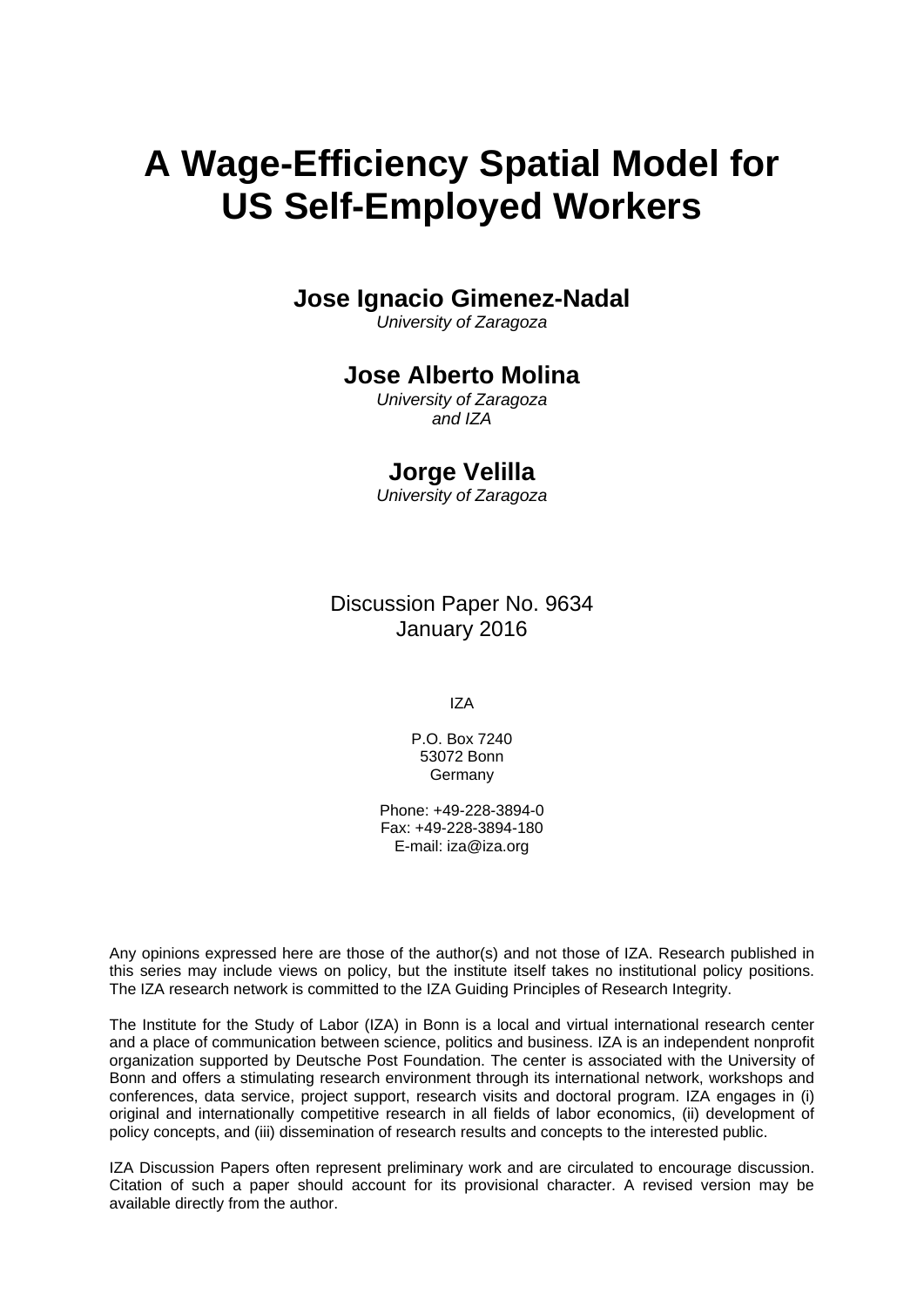IZA Discussion Paper No. 9634 January 2016

# **ABSTRACT**

## **A Wage-Efficiency Spatial Model for US Self-Employed Workers\***

In this paper, we study self-employment in a theoretical setting derived from wage-efficiency spatial models, where leisure and effort at work are complementary. We develop a spatial model of self-employment in which effort at work and commuting are negatively related, and thus the probability of self-employment decreases with "expected" commuting time. We use time-use data from the American Time Use Survey 2003-2014 to analyze the spatial distribution of self-employment across metropolitan areas in the US, focusing on the relationship between commuting time and the probability of self-employment. Our empirical results show that the probability of self-employment is negatively related to the "expected" commuting time, giving empirical support to our theoretical model. Furthermore, we propose a GIS model to show that commuting and self-employment rates are, in relation to unemployment rates, negatively related.

JEL Classification: J21, J22, R12, R41

Keywords: wage-efficiency, self-employment, commuting, leisure, American Time Use Survey

Corresponding author:

 $\overline{a}$ 

J. Ignacio Gimenez Nadal Department of Economic Analysis Faculty of Economics and Business University of Zaragoza C/ Gran Via 2 50005 Zaragoza Spain E-mail: ngimenez@unizar.es

<sup>\*</sup> This paper has benefited from funding from the Spanish Ministry of Economics (Project ECO2012- 34828).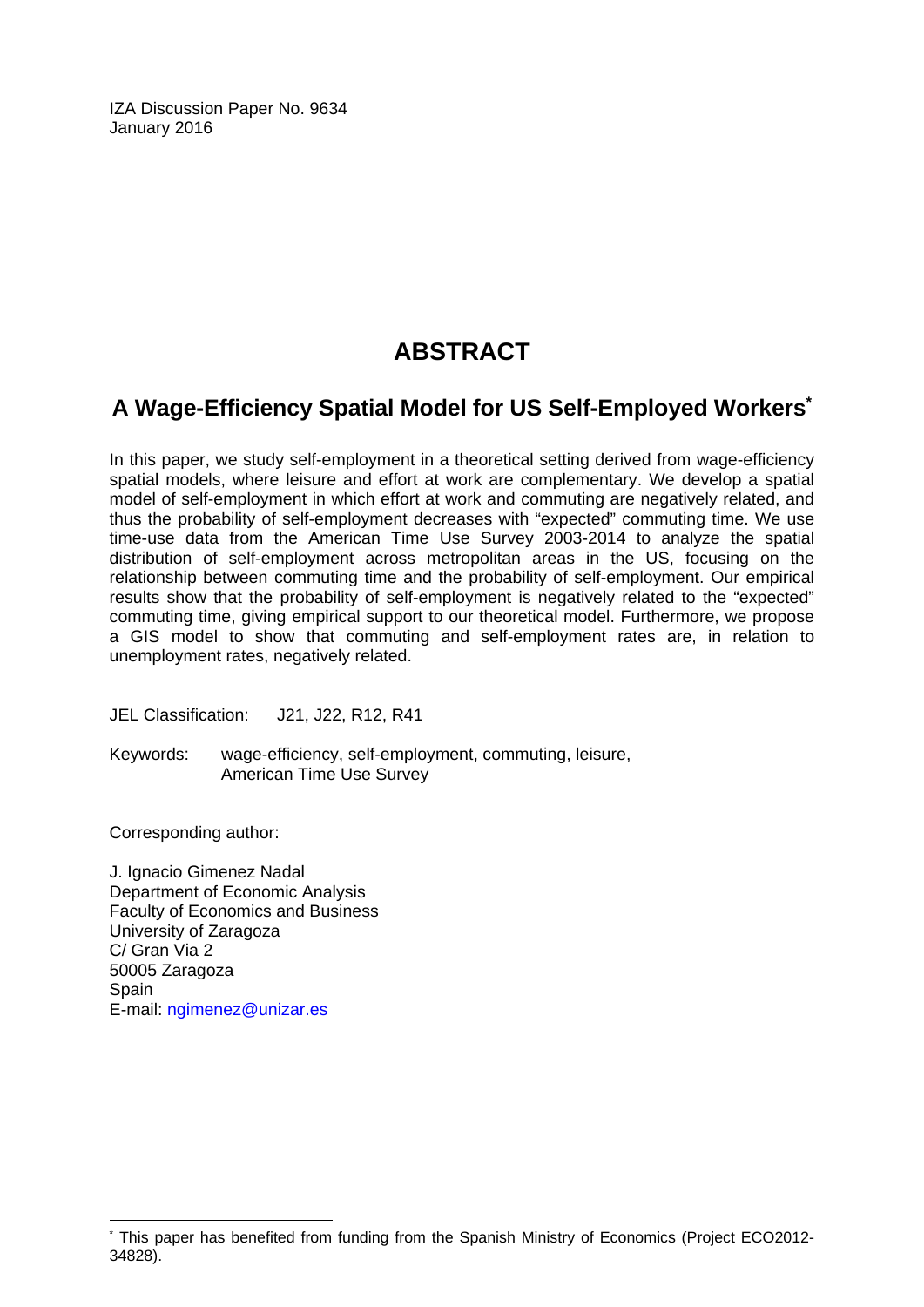#### **1. Introduction**

In this paper, we analyze the relationship between self-employment and commuting, within a framework based on urban wage-efficiency theory. According to wageefficiency models, employed workers may receive a higher wage than the wage of the labor market equilibrium, in order to discourage or forestall shirking. The distribution of commuting and wealth in cities has been studied, but the focus has been on wage earners (Brueckner, Thisse and Zenou, 1997; Zax and Kain, 1991; Kain, 1968, Brueckner and Zenou, 2003; Gobillon, Selod and Zenou , 2007; Ross and Zenou, 2006) and selfemployed workers have been largely overlooked.<sup>1</sup> Although analyses of employment and earnings, and their spatial distribution and commuting are common (see Ma and Banister, 2006, for a chronological review of commuting contributions), the relationship between self-employment and commuting has only rarely been studied (van Ommeren and van der Straaten, 2008; Gimenez-Nadal, Molina and Velilla, 2015).

We go a step further and include a spatial pattern to study the distribution of selfemployment across cities, and where commuting plays an important role. Assuming that commuting and leisure time are substitutes (the more commuting time, the less time available for leisure), and that leisure time and effort at work (productivity) are complementary, we hypothesize that self-employed workers who devote comparatively less time to leisure will experience a decrease in their effort at work, and consequently they will not be as productive as they otherwise could be. Under these circumstances, we theoretically obtain that more time in commuting is negatively related to the probability of self-employment, as self-employment outcomes depend on a self-employment production function, apart from the "entrepreneurial spirit" (Cueto, Mayor and Suarez, 2015).

Against this background, the main goals of this paper are twofold. First, we develop a new analytical model of self-employment with a spatial pattern, in which "expected" commuting time is directly related to the probability of self-employment. Second, we empirically check results derived from the model. We characterize self-employment by a production function with temporal, capital, and personal inputs, and also entrepreneurial spirit and individual expectations (Blau, 1985; Taiwo, 2011; Cueto, Mayor and Suarez, 2015; Dawson *et* al., 2015). The main results derived from the model are that the self-

<sup>&</sup>lt;sup>1</sup> The relationship between commuting and income has also been analyzed in Manning (2003), White (1999) and Zax (1991).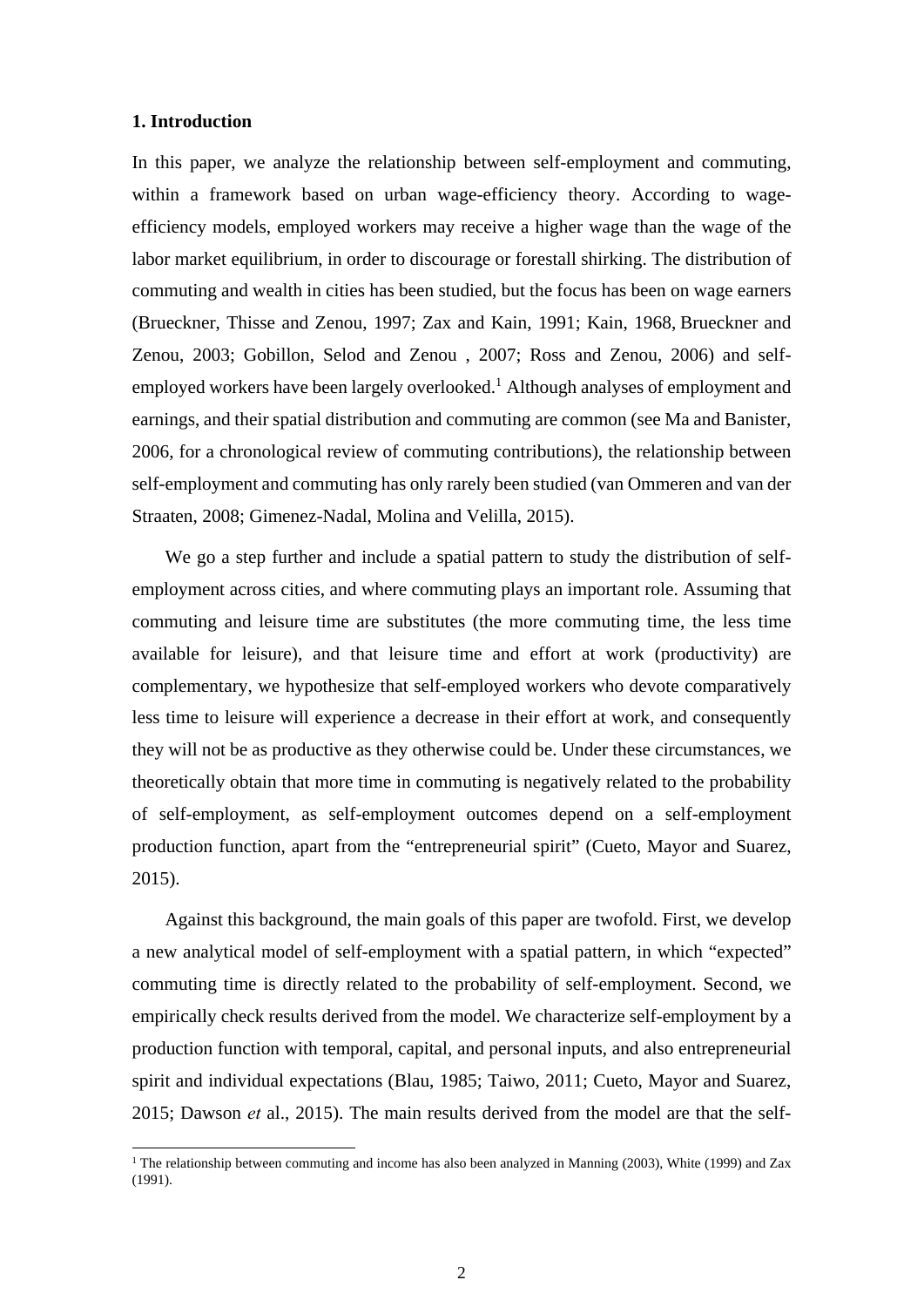employed locate close to the places where it is possible to fund a business, and that the relationship between commuting and self-employment outcomes depends on aspects of commuting, leisure, and housing across the city. The differentiation of self-employment and commuting in a model comes from significant commuting differences, as prior research has shown that the self-employed devote less time to commuting, due to different search conditions in the labor market (van Ommeren and van der Straaten, 2008; Gimenez-Nadal, Molina and Velilla, 2015). But despite these differences, the basic idea of substitutability between leisure and shirking can be extended to self-employed individuals without loss of generality. This last, and the absence of theoretical spatial models of self-employment, have motivated this paper.

We use the American Time Use Survey, ATUS, for the years 2003-2014, which includes information on commuting time, leisure, labor force status, and other individual characteristics, to develop our self-employment spatial empirical model. We find that, on average, "expected" commuting time is negatively related to self-employment, as obtained from our theoretical framework. This relationship is consistent with spatial wage-efficiency theory and with the hypothesis of Ross and Zenou (2006) about substitutability between leisure and shirking. Furthermore, we use ATUS data to propose a GIS model for employment. Our map shows that the rate of self-employment is higher in low-population states, which also present shorter commuting times.

We develop a theoretical model through which we analyze the spatial distribution of self-employment and self-employment outcomes, by developing a theoretical model of self-employment where productivity, commuting, leisure, and entrepreneurial spirit are of major importance. To the best of our knowledge, prior research has not focused on this issue. Second, we use time use data from the US to test the adequacy of our theoretical model. Time use databases have been underused in this field, although the ATUS has been previously used in commuting analyses offering positive and consistent results (Gimenez-Nadal, Molina and Velilla, 2015). Our empirical results show that selfemployment has a negative relationship with "expected" commuting time, indicating that self-employment is located close to places where economic activity is concentrated, and that shirking and leisure are substitutes in the case of self-employed workers. Furthermore, we make use of GIS modelling, a powerful and tool, useful for showing spatial information according to its geographic position, in the form of a map.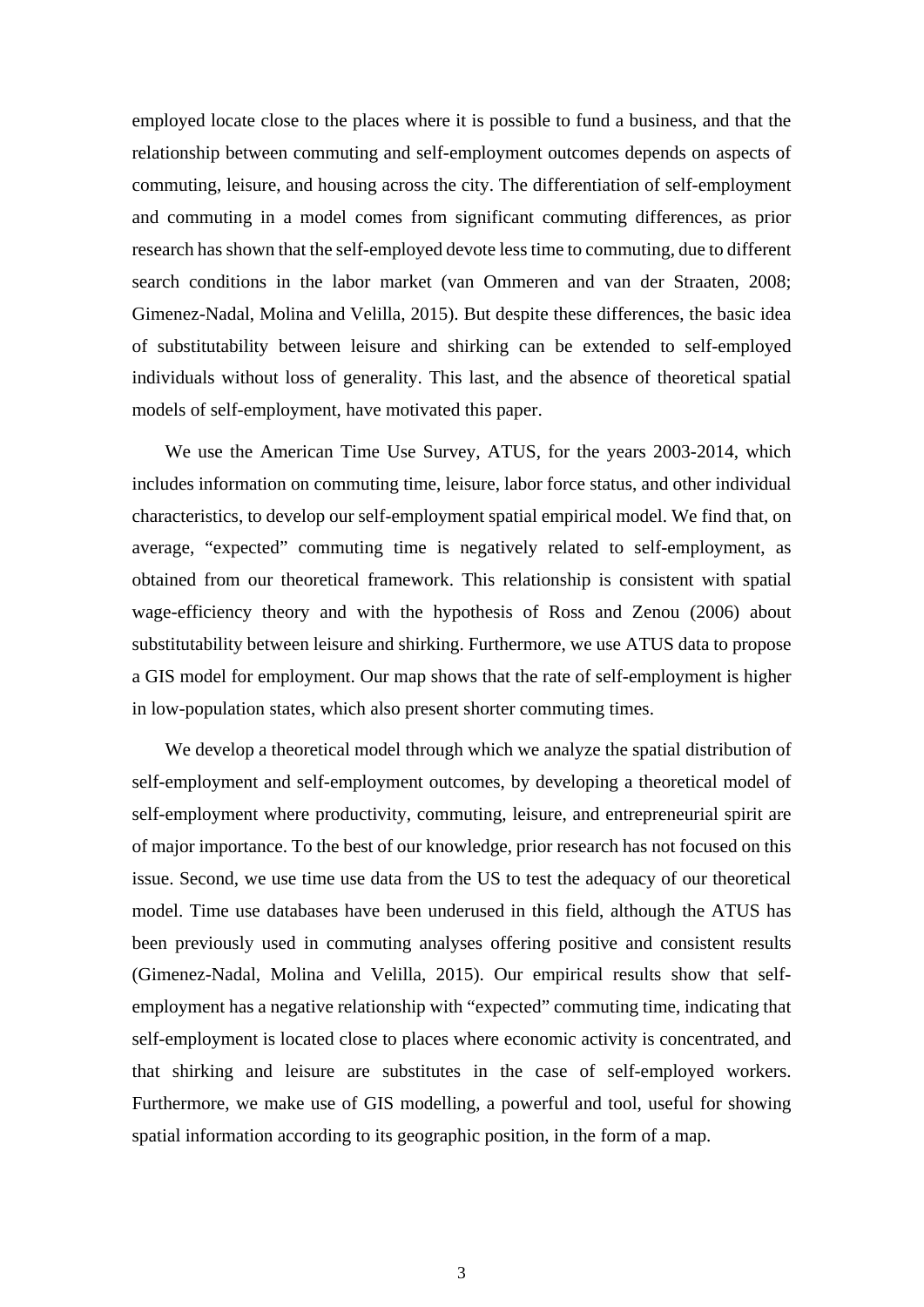The rest of the paper is organized as follows. In Section 2, we propose our spatial model for the self-employed. Section 3 describes our data, and Section 4 presents our empirical results. Section 5 contains our GIS model, and Section 6 lays out our main conclusions.

#### **2. A new spatial model for self-employment**

The aim of this Section is to apply urban wage-efficiency theory to a self-employment background. In doing so, we assume that self-employed workers are not paid a wage by an employer, but receive income from their own business. Blau (1985) and Taiwo (2011) develop a model where self-employment is determined by a production function whose elements are capital investment, time, and personal (managerial and technical) abilities. In this framework, we assume productivity (i.e., effort at work) affects the production function that measures self-employment outcomes. Furthermore, Cueto, Mayor and Suarez (2015) argue that the "entrepreneurial spirit" of individuals determines selfemployment, and Dawson *et* al. (2015) show the power of being realistic or optimistic in self-employment outcomes. The latter is consistent with Ahn (2010), who shows that risktolerance is an important determinant of the decision to enter self-employment. Thus, the entrepreneurial spirit of the self-employed, their expectations, and the interaction of both elements also play a key role in our theoretical model.

We develop a model for self-employment decisions (i.e., being self-employed, or not) against a background where some of the main hypotheses are taken from urban wageefficiency theory (where *wage* must be understood as self-employment income) with urban/spatial components, and with location of business and residence, commuting, leisure, effort at work, individual expectations and entrepreneurial spirit having primary importance. In our context, the main difference from the urban wage-efficiency model is that we cannot talk about high *wages* to compensate for commuting (and leisure loss) and to discourage shirking, because self-employment income depends directly on effort; besides, there is no external supervision in self-employment, which also plays a major role in urban wage-efficiency models.

We consider a population (normalized to 1) in a linear city (with length also normalized to 1). At one extreme of the city  $(x = 0)$  we locate the city center,  $x_c$ , and at the other extreme  $(x = 1)$  we locate the city fringe,  $x_f$ . We consider that the city is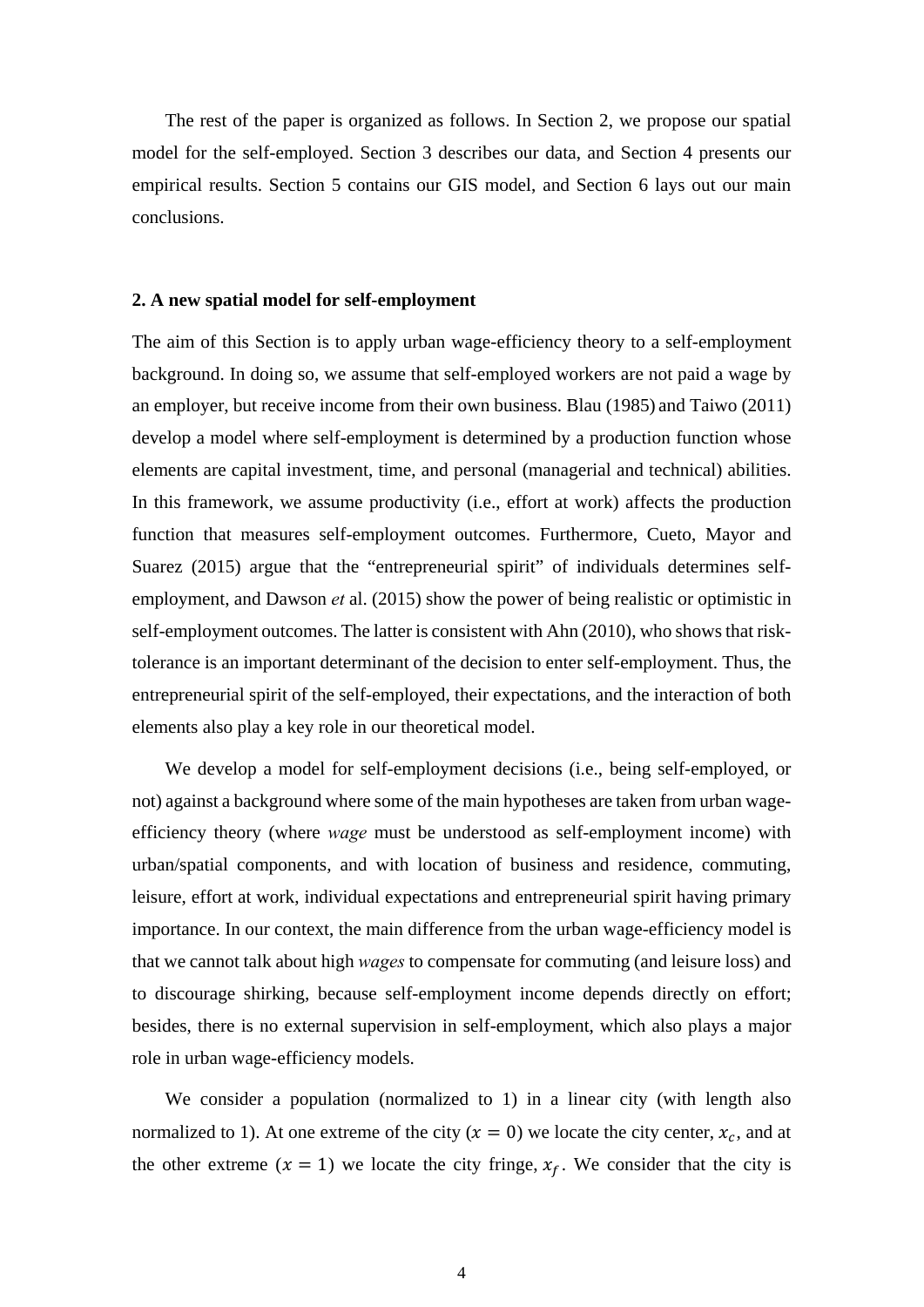completely centralized, i.e., all the vacant places where a new business can be settled are in  $x_c$ . An opposite scenario can be posed, when all the vacant places are located in the city fringe (a completely decentralized city). Although the main concept refers to the distance between home and job, location of housing is not a negligible concept, due to heterogeneous living costs, as we will define below. Our economy will have only one kind of resident: those who have an own business, or can aspire to one (the unemployed who may wish to become entrepreneurs). We exclude salaried workers, and the unemployed who do not wish to become entrepreneurs. Under this assumption, individuals in our model will have two possible states: being self-employed or being unemployed. An important conceptual difference from the urban wage-efficiency models is that individuals are no longer fired from their jobs< rather, they decide when to stop working and become unemployed, according to their income and their entrepreneurial spirit. This decision depends on the expectations of self-employment,  $\overline{I}$ , which we take to be homogeneous and exogenous.

Following Ross and Zenou (2006), we consider individuals who do not have the entrepreneurial spirit, and if they are unemployed they decide to fund a new business according to a Markov process with transition rate  $\theta > 0$ . In other words, after an exponential random time of parameter  $\theta$ , an unemployed individual starts a new business and leaves unemployment to become an entrepreneur (self-employed). Then, the expected time an individual will be unemployed until he or she starts a business (analogous to finding a job in an urban wage-efficiency context) is  $1/\theta$ . On the one hand, individuals decide to leave self-employment and become unemployed when their business does not succeed, i.e., when their expectations are higher than the value of their utility. We assume that the probability of not succeeding, for those individuals, is modeled by a Markov process with transition rate  $\delta > 0$ . Then, the expected time of being selfemployed until business comes to an end is  $1/\delta$ . Under these assumptions, and Markov process transition rates, we obtain the expected fraction of a lifetime that an individual in our economy will be self-employed,  $\frac{\theta}{\delta+\theta}$ , and unemployed (i.e., unemployment rate),  $\frac{\delta}{\delta+\theta}$ . Furthermore, this unemployment rate in the equilibrium can be redefined as the probability that an individual in our economy will be unemployed, which coincides with the proportion of his/her lifetime in unemployment, i.e.,  $u_{ns} = \frac{\delta}{\delta + \theta}$ . We assume that there is a fraction  $N_{ns}$  of individuals who do not have the entrepreneurial spirit.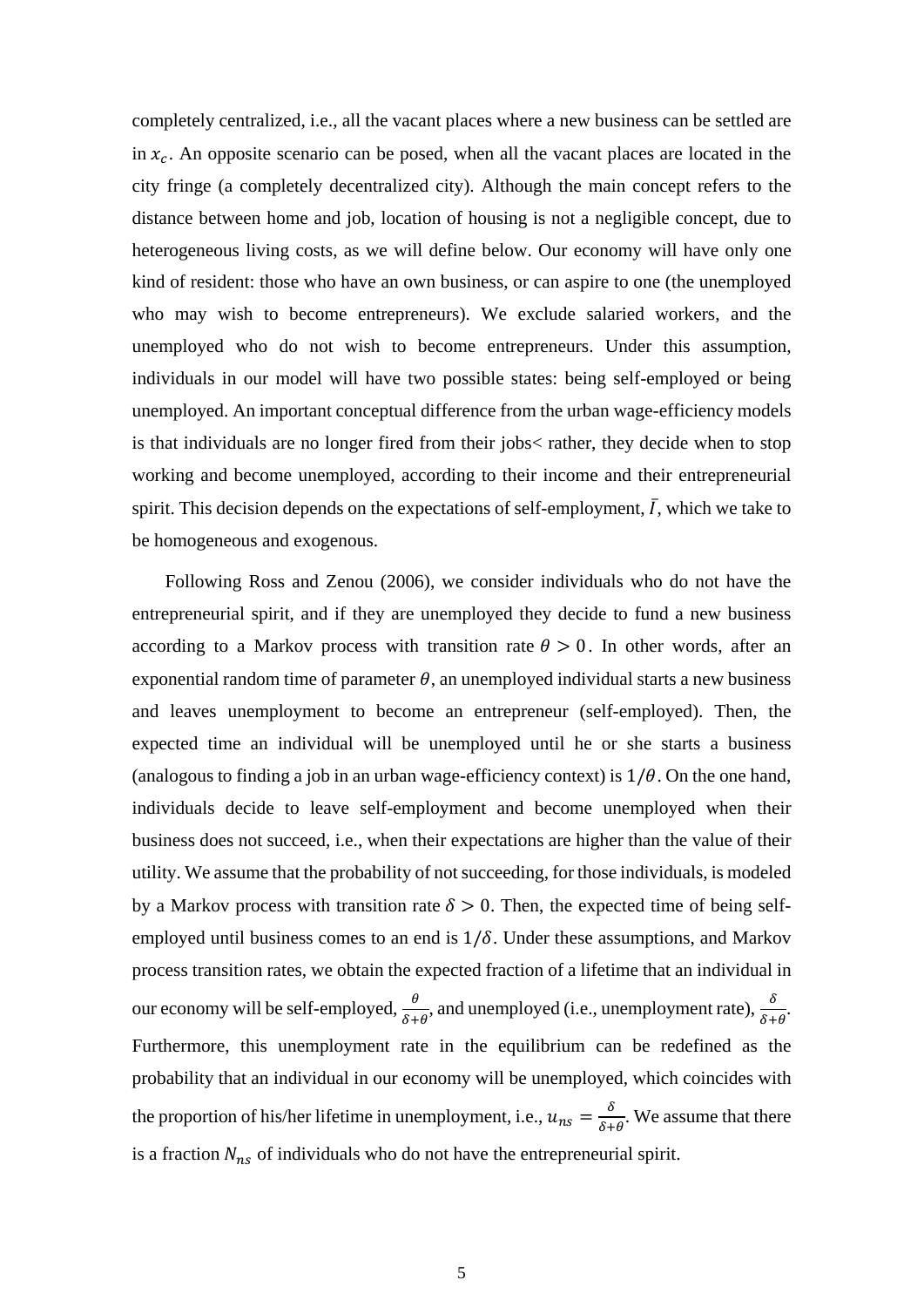In another scenario, individuals who have entrepreneurial spirit decide to leave selfemployment, and become unemployed, when they achieve half of their expectations or less. This is modeled by a Markov process with transition rate  $\delta/2 > 0$ . Then, the expected time of being self-employed until business ends is  $2/\delta$ . Under these assumptions, and Markov process transition rates, we obtain the expected fraction of a lifetime that an entrepreneurial individual in our economy will be self-employed,  $\frac{2\theta}{\delta+2\theta}$ , and unemployed,  $\frac{\delta}{\delta+2\theta}$ . Furthermore, this unemployment rate in the equilibrium can be redefined as the probability that an entrepreneurial individual in our economy will be unemployed, which coincides with the unemployed proportion of his/her lifetime, i.e.,  $u_s = \frac{\delta}{\delta + 2\theta}$  (see Note 1 of the Appendix for this development). We assume that there is a fraction of entrepreneurial individuals  $N_s$ , subject to  $N_s + N_{ns} = 1$ .

The self-employment outcome is characterized by a production function  $F \equiv$  $F(t, k, p)$  where *t* is the temporal input, *k* is the capital investment input, and *p* is a parameter that denotes personal capabilities (Blau, 1985; Taiwo, 2011). Although *t* may vary substantially across individuals, we consider it is exogenous and fixed. If we do not do this, the model will have endogeneity problems between commuting and leisure times. We also take *k* as a constant in order to focus on the effect of *p*. We will denote  $F_i$  $F(t, k, p_i)$ .

We next define the utility functions of individuals. For the self-employed, the instant utility is defined as  $c_{se} + V_{se}(l_i)$ , where  $c_{se}$  is consumption (whose price is unitary) and *l* is leisure time. The temporal budget for these individuals is given by  $1-t = l_i + Tx_i$ , where the total available time is normalized to 1, and the monetary constraint is given by  $F_i = R(x_i) + R_h(0) + \tau x_i + c_{se}$ . *T* is the (constant) parameter that determines the relationship between commuting distance and time, *R*(.) measures housing costs, and  $R<sub>h</sub>(.)$  determines the rental costs of the business locations. In the model, rental prices are homogeneous because all the business locations are in  $x_c$ , so  $R_h(0) = R_h$  constant (we do not consider variation of prices across locations) and we can normalize  $R_h = 0$ . For the unemployed, the instant utility is defined as  $V_u + c_u$  constant, where  $c_{se}$  is consumption (whose price is unitary) and the constraint is the monetary constraint,  $b =$  $c<sub>u</sub> + R(x<sub>i</sub>)$ ; *b* is the unemployment benefit, which is a constant normalized to 0. In employmewnt models, commuting costs are also included for the unemployed in order to measure the job-search costs; however, to the extent that vacancies to establish a business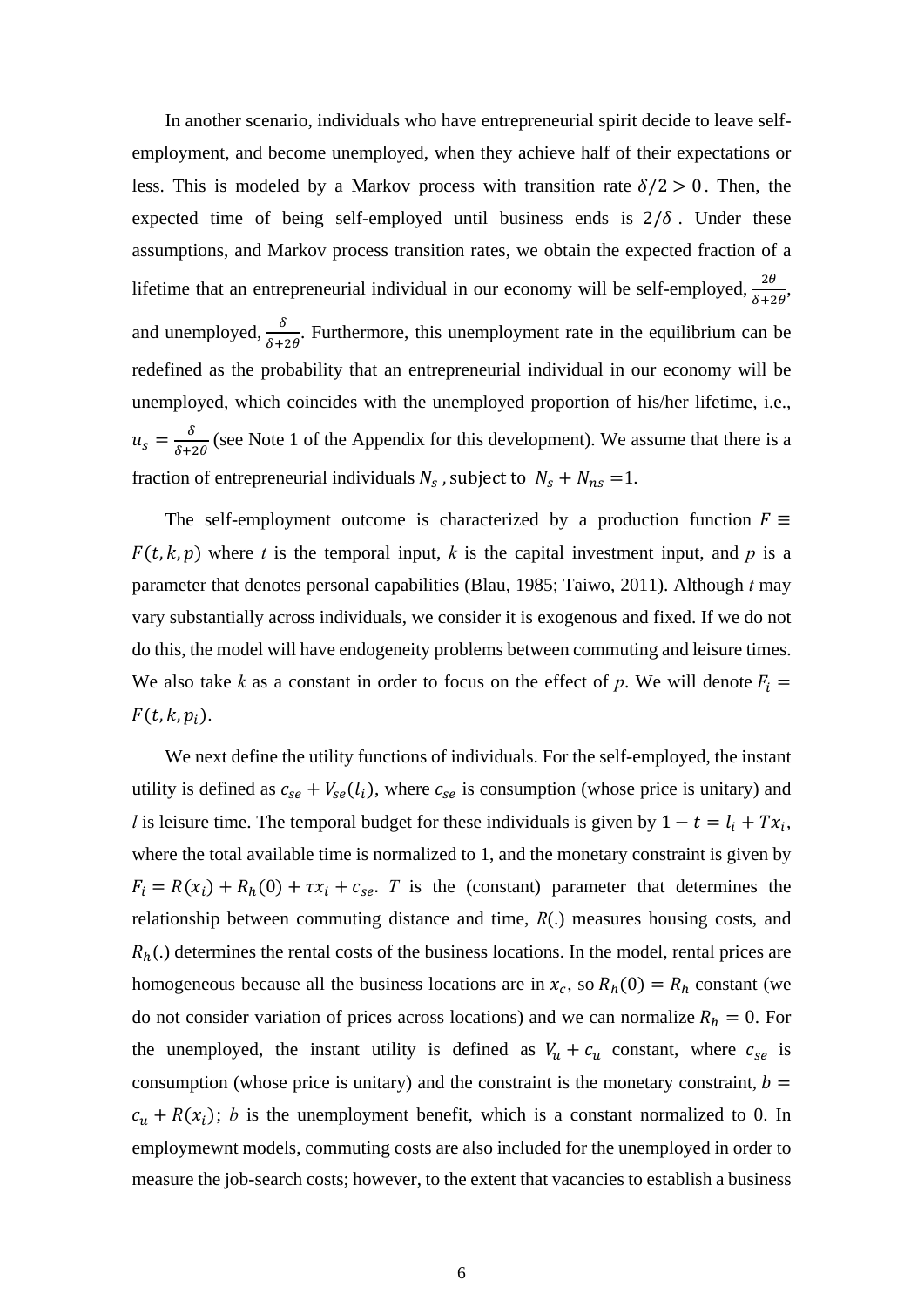are easier to find than employment vacancies (van Ommeren and van der Straaten, 2008; Gimenez-Nadal, Molina and Velilla, 2015), we assume that the search is costless in our model.

With these instant utilities, we can define indirect utilities for both the self-employed and the unemployed, respectively:

$$
I_{se}(x_i, p_i) = V_{se}(l_i) + c_s = V_{se}(1 - t - Tx_i) + F_i - R(x_i) - \tau x,
$$
  

$$
I_u(x_i) = V_u + c_u = V_u - R(x_i).
$$

Within this framework, we define the expected utility of individuals over their life cycle, which must be equal for every individual in the equilibrium,  $I_{eq}$ . We assume perfect capital markets (zero interest rate). Also, we consider fixed places of residence. This hypothesis is commom in urban models (e.g. van Ommeren and van der Straaten, 2008; Gimenez-Nadal, Molina and Velilla, 2015; Ross and Zenou, 2003, 2006; Zenou, 2006), although some authors impose the opposite (Wasmer and Zenou, 2002). The logic behind this assumption is the high cost of moving.

Life-cycle utilities vary across individuals with entrepreneurial (*Is*) and without entrepreneurial (*Ins*) spirit, as follows:

$$
I_s = P(\text{being self employed})I_{se} + P(\text{being unemployed})I_u = u_s I_u + (1 - u_s)I_{se} =
$$
  
=  $u_s(V_u - R(x_i)) + (1 - u_s)(V_{se} (1 - t - Tx_i) + F_i - R(x_i) - \tau x) =$   
=  $u_s V_u + (1 - u_s)(V_{se} (1 - t - Tx_i) + F_i - \tau x) - R(x_i).$ 

$$
I_{ns} = P(\text{being self employed})I_{se} + P(\text{being unemployed})I_{u} = u_{ns}I_{u} + (1 - u_{ns})I_{se} =
$$
  
=  $u_{ns}(V_{u} - R(x_{i})) + (1 - u_{ns})(V_{se}(1 - t - Tx_{i}) + F_{i} - R(x_{i}) - \tau x) =$   
=  $u_{s}V_{u} + (1 - u_{ns})(V_{se}(1 - t - Tx_{i}) + F_{i} - \tau x) - R(x_{i}).$ 

We now focus on the characteristics and capabilities of individuals, *p*. Blau (1985) and Taiwo (2011) consider that this parameter represents the technical and managerial abilities of individuals, although in general it is not empirically confirmed (Molina et al., 2015). Hence, we introduce *p* as the level of effort at work. We assume that individuals with entrepreneurial spirit make a greater effort because they enjoy their work and they will be more productive than individuals without entrepreneurial spirit, who may have established their own business due to necessity. In this context, values of *p* for the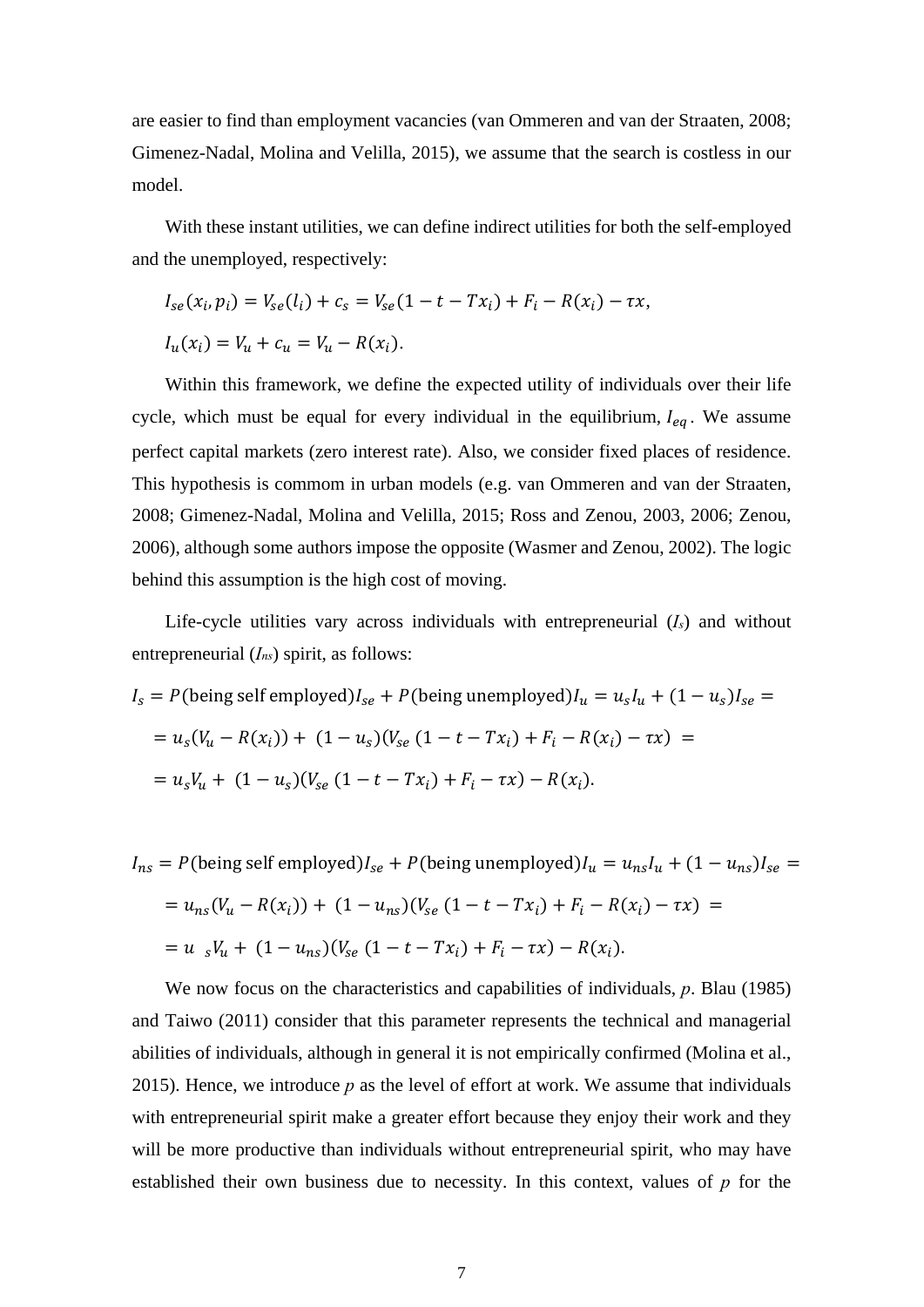vocational individuals characterizes them as being more productive than individuals without entrepreneurial spirit, who are, by definition, less productive and tend to shirk more  $(p_s > p_{ns}).$ 

In our model, shirking plays a conceptually important role. Urban wage-efficiency theory argues that more commuting leades to less leisure; furthermore, leisure and shirking at work can be seen as substitutive concepts, so workers who do not have much leisure time at home will be less productive (they will shirk at work) than those who have more leisure time. As leisure is what provides utility to individuals, if an individual presents longer commuting times, then leisure time will be affected and so will the klevel of effort at work. We can summarize this as follows: distance from home to work, *x*, affects commuting time, *Tx*, which affects leisure time at home, *l* (as far as *t* is fixed), which affects effort at work, *p*.

Henceforth, we cannot follow efficiency-wage models since, in our current framework, wage increases cannot be used to encourage effort at work. Rather, as a first step, we study the spatial pattern of distribution of individuals in the equilibrium across our lineal city, on the decision of entrepreneur (to become self-employed) or remain unemployed. We define  $x_0$  as the city location that separates entrepreneurial spirit and non-entrepreneurial spirit individuals in the equilibrium. We want to know which group will be located in  $[x_c, x_0)$  and which in  $(x_0, x_f]$ . We make use of the bid-rent functions, which are a normal issue in urban models, and represent the maximum hiring price, depending on distance and utility, that individuals are willing to pay in the equilibrium. We must differentiate between the bid-rents of individuals with and without entrepreneurial spirit, as follows:

$$
\psi_j(x, p_j) = u_j V_u + (1 - u_j) (V_{se}(1 - t - Tx) + F(p_j) - \tau x) - I_{eq}, \ \ j = s, ns.
$$

We note that  $\psi_s(x_0, p_s) = \psi_{ns}(x_0, p_{ns})$  by definition of bid-rents and  $x_0$ . Furthermore, it is easy to check that  $\partial \psi_j(x, p_j)/\partial x < 0$  for  $j = s$ , ns (see Proposition 1 of Appendix A), so to determine the location pattern we must determine which bid-rent has a steeper slope. If one group  $j = 1$  has a bid rent with a slope in  $x_0$  steeper than the other,  $j = 2$ , then the former will be able to pay more for living in  $[x_c, x_0)$  and will be located there, and the latter will be located in  $(x_0, x_f)$  (see Figure 1 of Appendix A for a schematic of this example).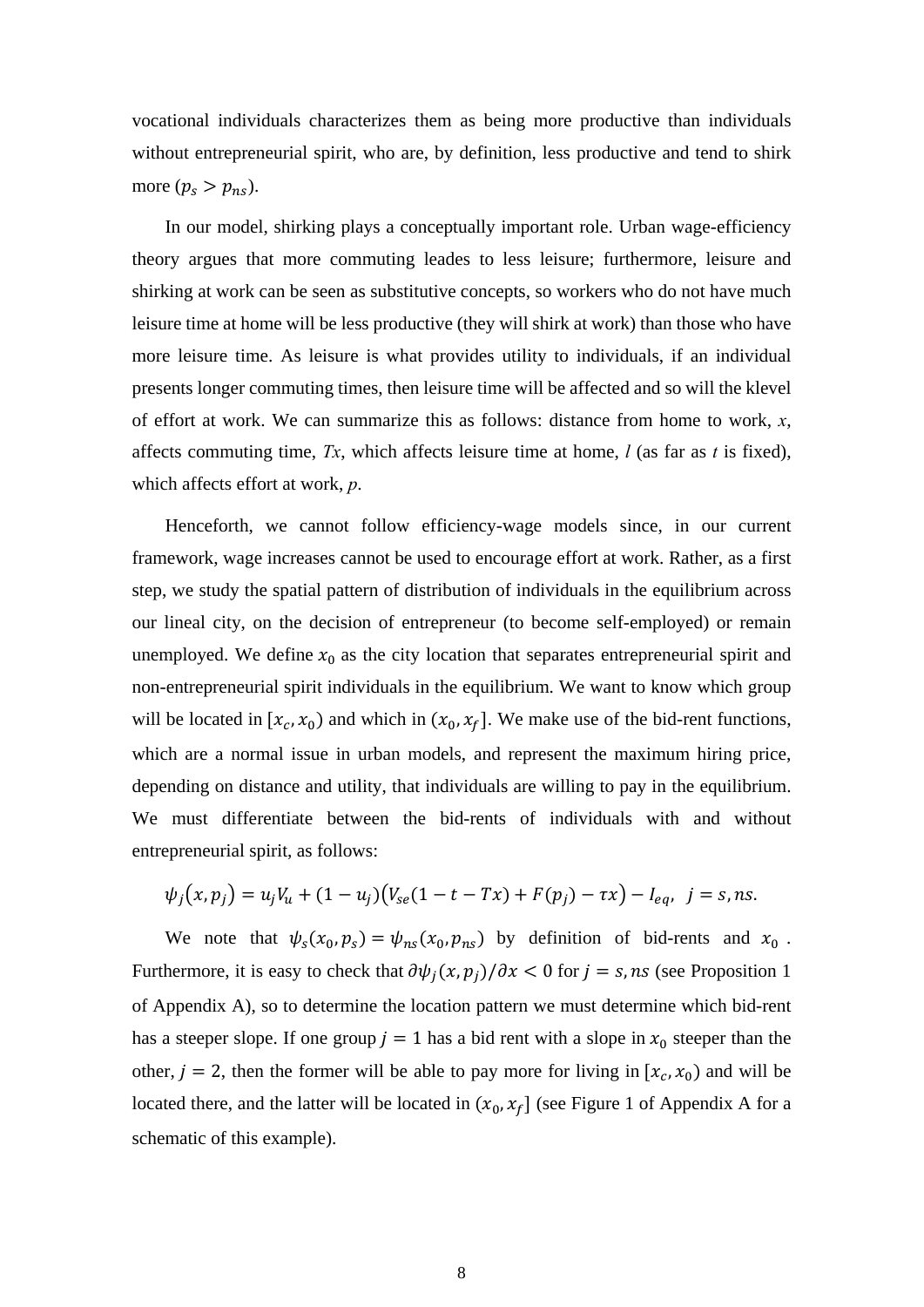By evaluating bid-rents for individuals with and without entrepreneurial spirit, we obtain that  $|\partial \psi_s/\partial x| > |\partial \psi_{ns}/\partial x|$  always, and particularly in  $x_0$ , so individuals with entrepreneurial spirit (i.e., productively self-employed) will be located near the city center and individuals without entrepreneurial spirit (i.e., shirking self-employed) will be located in the outskirts of the city (see Proposition 2 in Appendix).

Now, making  $\psi_{ns}(x_0, p_{ns}) = \psi_s(x_0, p_s)$ , we can obtain the following expression that determines  $x_0$ :

$$
V_{se}(1-t-Tx_0)-\tau x_0=V_u-\frac{(1-u_{ns})F(p_{ns})-(1-u_s)F(p_s)}{u_s-u_{ns}}.
$$

This expression allows us to determine how  $x_0$  varies with increases or decreases in *F*. By differentiating the previous expression by *F*, and assuming that  $F(p_{ns})$  and  $F(p_s)$ changes in the same proportion (i.e.,  $\partial F(p_{ns})/\partial F = \partial F(p_s)/\partial F = 1$ ) we obtain that  $\partial x_0/\partial F > 0$  (see Proposition 3 in Appendix). This means that if the number of selfemployed people increases in general (by external shocks, by capital investment increases, by temporal investment increases, by laws that favor entrepreneurs…), then there will be more individuals with entrepreneurial spirit among the population. It follows that, if there is a possibility to increase earnings from self-employment, then individuals will have incentives to be efficient workers in their business. The opposite matters too: if there is a generalized decrease in  $F$ , then the number of entrepreneurial spirit individuals will decrease.

The variation of  $x_0$  when p varies is obvious, since entrepreneurial spirit determines both elements. If there is more entrepreneurial spirit among the population, then  $p$  and  $x_0$ increase. On the other hand, if there is less entrepreneurial spirit (there are more individuals without entrepreneurial spirit),  $p$  and  $x_0$  decrease.

Finally, the variation of  $F$  when  $x$  varies (i.e., the relationship between selfemployment outcomes and commuting) is not clear. If we differentiate  $\overline{I}$  by  $x$  we obtain that:

$$
\frac{\partial F}{\partial x} = \frac{R'(x)}{1 - u_i} + T \frac{\partial V_{se}}{\partial x} + \tau.
$$

In this setting,  $R'(x) < 0$  because living costs decrease with distance from the city center, and  $1 - u_i > 0$  for both *s* and *ns*. On the other hand,  $T \partial V_{se} / \partial x + \tau > 0$ . Then, the sign of  $\partial F/\partial x$  depends on variations of living costs, leisure utility, and commuting costs. If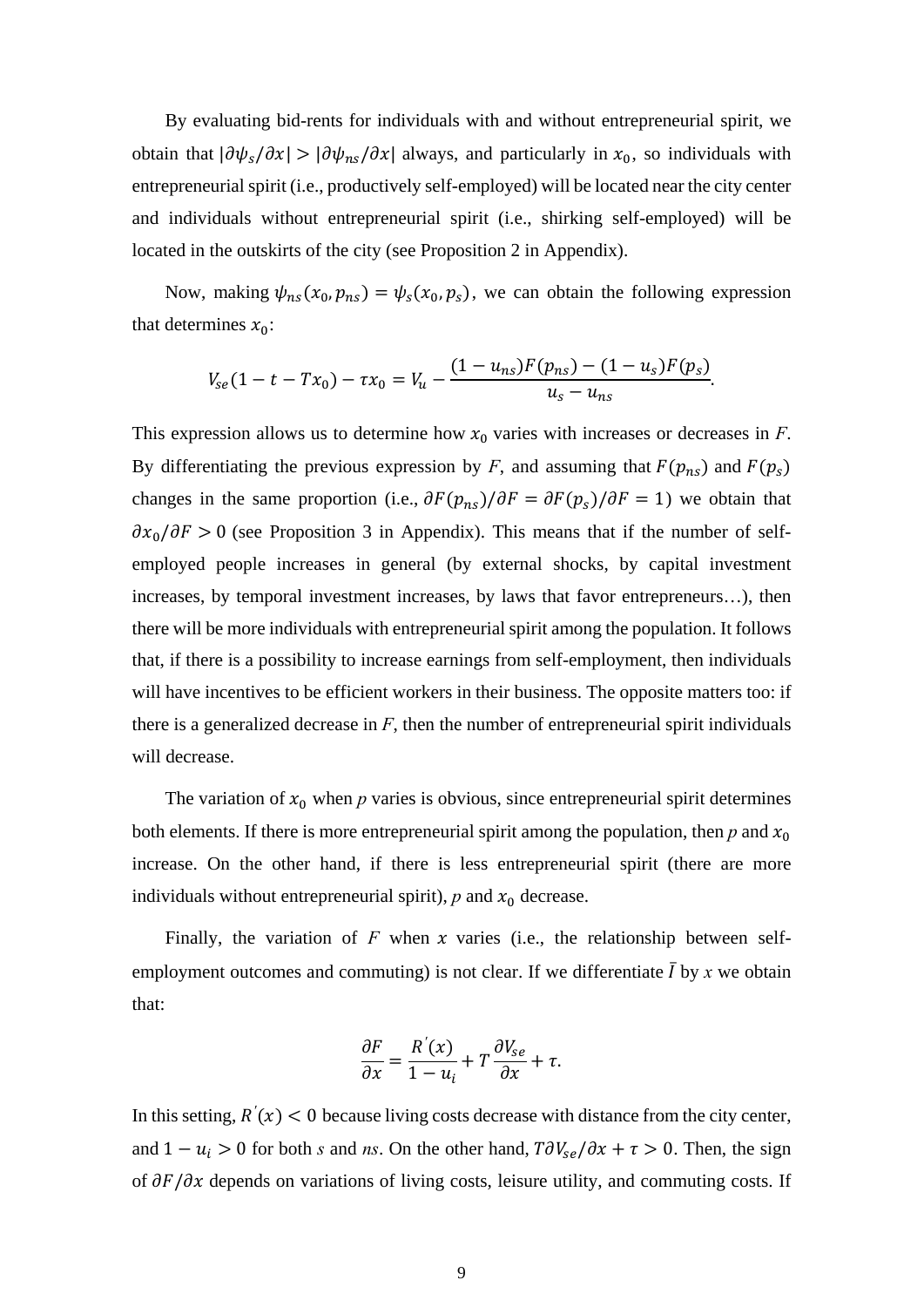variations of living costs are greater (smaller) than variations of commuting costs and leisure utility, then  $\partial F/\partial x < 0$  ( $\partial F/\partial x > 0$ ) and living further (closer) from the city center implies lower (higher) self-employment earnings. This result is conceptually evident from the model and the equilibrium. Assuming that every individual has the same life-cycle utility in the equilibrium, and those who live further from the city center have more (less) net benefit derived from living costs, leisure, and commuting, then earnings (which in our context are exclusively derived from self-employment) must be lower (higher) than those of others who live near the city center.

#### **3. Data and variables**

We use the American Time Use Survey (ATUS) from the years 2003-2014 to analyze the relationship between self-employment and commuting. Respondents are asked to fill out a diary, and thus the ATUS provides us with information on individual time use. The ATUS includes a set of 'primary' activities, including commuting. The database also includes certain personal, familiar, demographic and labor variables. The ATUS is administered by the Bureau of Labor Statistics, and is considered the official time-use survey of the United States. (More information can be found in http://www.bls.gov/tus/.) The advantage of our data over microdata surveys based on stylized questions is that diary-based estimates are more accurate (Juster and Stafford, 1985; Robinson, 1985; Bianchi et al., 2000; Bonke, 2005; Yee-Kan, 2008).

We restrict our sample to those individuals between the ages of 16 and 65, who are not retired or students, in order to minimize the role of time-allocation decisions that have a strong inter-temporal component over the life cycle, such as education and retirement. Figure 1 shows the evolution of self-employment and unemployment rates in the US, using ATUS, and we observe that the evolutions of self-employment and unemployment follow opposite directions: self-employment has decreased while unemployment has increased over the period, in line with Blanchflower (2000). One reason could be that commuting time for the self-employed has increased, which affects shirking, and thus self-employment success via effort at work. Under these circumstances, the proportion of the unemployed willing to be entrepreneurs has decreased, as they may have a longer "expected" commute.

In order to test the model, we further restrict the sample to individuals who are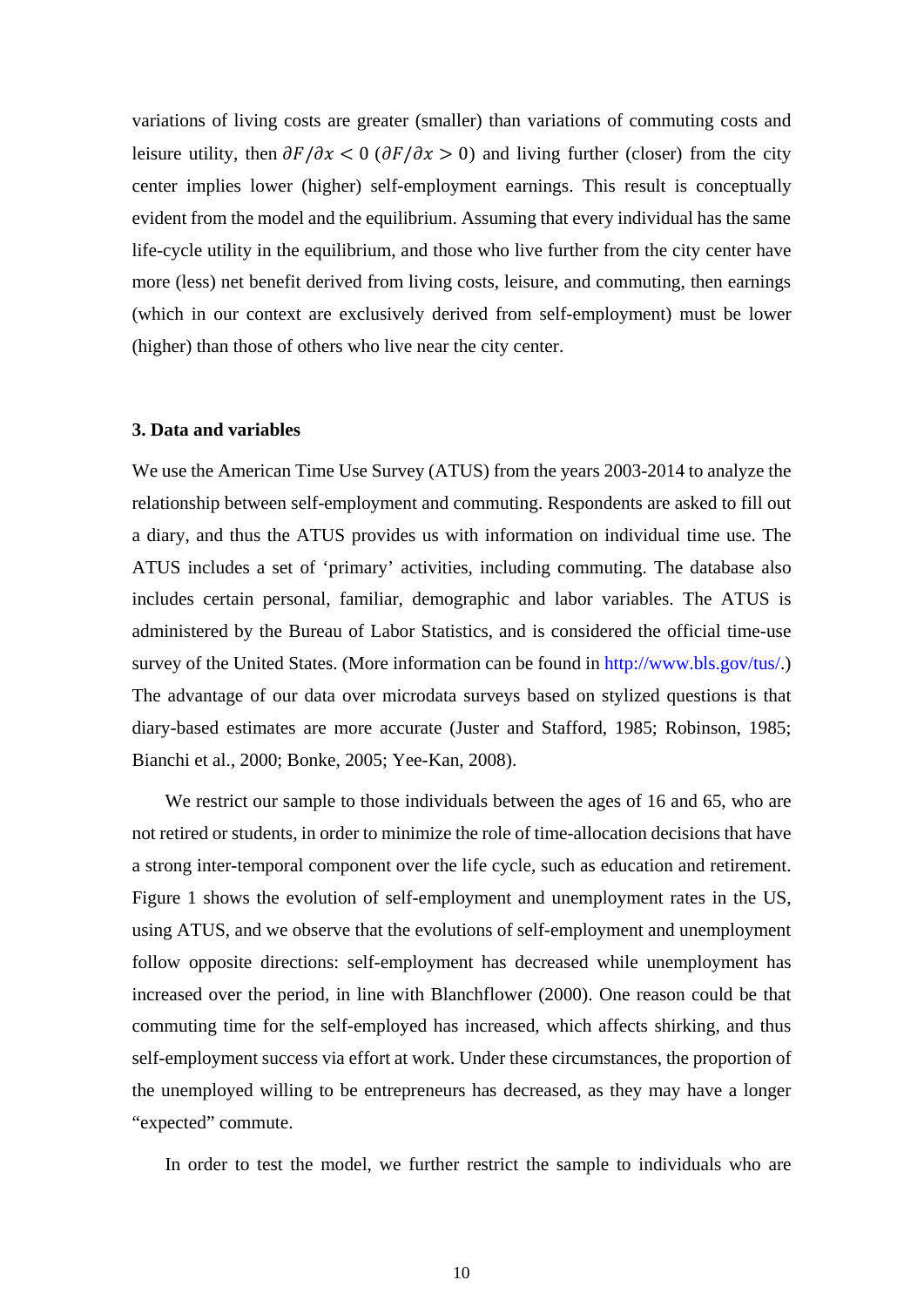unemployed or self-employed, and to working days in the case of self-employed workers, defined as those days where individuals spend more than 60 minutes working. We restrict the sample of self-employed workers to working days to avoid computing zero minutes of commuting to any self-employed worker who filled out the time-use diary on Saturday, Sunday, or a holiday, which would affect our computation of "expected" commuting. These restrictions leave us with 11,267 individuals, of which 5,651 are unemployed and 5,623 are self-employed. Also, for the restriction to working days, we define the variable "market work time" as the time devoted to the sum of "work, main job (not at home)", "working nec (not at home)", "work-related activities nec (not at home)", "work & related activities nec (not at home)" and "waiting work related activities (not at home)". Figure 2 shows the average commuting time (in minutes per day) for the self-employed workers in our sample, and we observe that average commuting time has increased, which is consistent with the decrease and increase in self-employment and unemployment rates, respectively. Additionally, the reported increase in commuting time is in line with Kirby and LeSage (2009) and Gimenez-Nadal and Molina (2014).

One important issue is that our model relates commuting time to the probability of self-employment, comparing unemployed and self-employed workers. However, the problem here is that commuting time is not observed for the unemployed, and that reported (i.e., real) commuting time may differ from the "expected" commuting time of the self-employed. Furthermore, using reported commuting time for the self-employed may lead to endogeneity problems. Here we follow Ross and Zenou (2006) and predict commuting time for both the unemployed and the self-employed. In doing so, we use the Heckman (1979) technique and we estimate a Heckman's two-step two-equation model where, in one of the equation (participation equation), we estimate the probability of being self-employed vs. being unemployed, and in the second we estimate the time devoted to commuting, controlling by sample selection of being self-employed.

For the identification of the participation equation, we rely on the existing literature on the relationship between culture and labor force participation decisions (Antecol, 2000; Fernandez and Fogli, 2005; 2009: Fernandez, 2007; 2011). According to this literature, differences in cultural origin may affect labor force participation decisions, and thus, to identify participation into self-employment vs. unemployment, we use several variables to control for the cultural origin of respondents. We include whether the respondent is born in the US or not (American), whether the respondent has American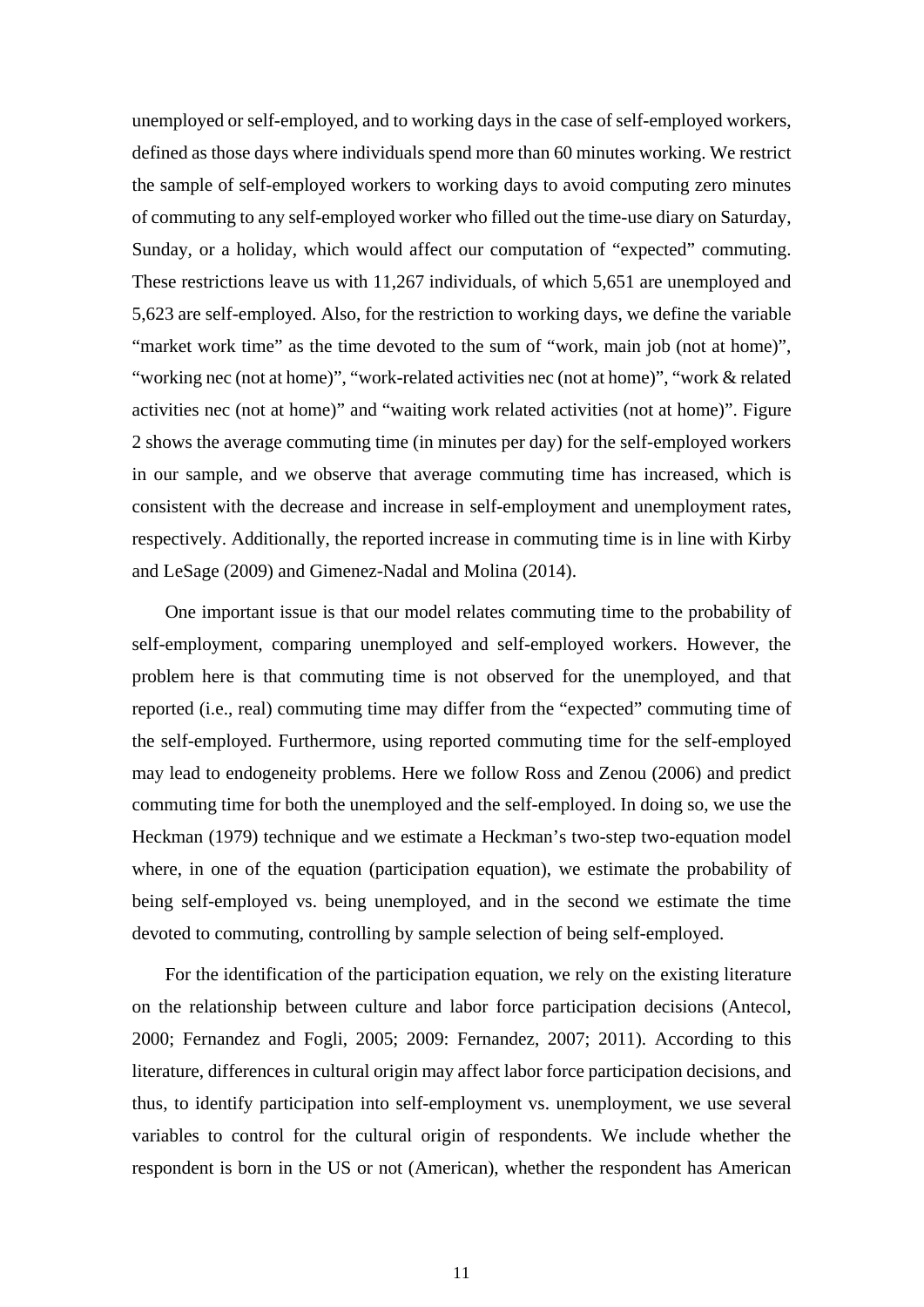citizenship but was born elsewhere (Naturalized Citizen), if the father was born in the US (Father US), and if the mother was born in the US (Mother US).

Regarding the commuting equation, we include two exogenous variables: gender (ref.: females) and race (ref.: white), since prior research has found that males have comparatively longer commutes than females (see Gimenez-Nadal and Molina, 2016, for a review), and individuals of different races combine modes of transport differently (BLS, 2013), which may affect their commuting time. Additionally, we follow Ross and Zenou (2006) and include variables measuring regional factors. We consider the demographic location of individuals, following the US Census Bureau's categorization of metropolitan areas. Despite that the Census Bureau's terminology for metropolitan areas and the classification of specific areas changes over time, the general concept is consistent: a metropolitan area consists of a large population center and adjacent communities that have a high degree of economic and social interaction. The geographic information included in the ATUS includes a categorization of households as to whether they are in the central city within a metropolitan area, on the fringe of a metropolitan area (or simply in a metropolitan area if no distinction is made) or in a non-metropolitan area. Some small metropolitan areas do not have a central city/outlying area distinction, so households in those areas are excluded from the analysis. We define three dummy variables as follows: metropolitan (central city within a metropolitan area), fringe metropolitan (fringe of a metropolitan area, the reference category) and non-metropolitan. Furthermore, we use the data about the size of the area of residence. The ATUS includes information on the population size of the metropolitan area in which a household is located, that is coded as follows: 2) 100,000-249,999 inhabitants, 3) 250,000-499,999 inhabitants, 4) 500,000- 999,999 inhabitants, 5) 1,000,000-2,499,999 inhabitants, 6) 2,500,000–4,999,999 inhabitants, and 7) 5,000,000+ inhabitants.

Table B1 of Appendix B shows the results of estimating a two-step Heckman model of commuting, with selection into participation in self-employment. We observe that being American is negatively related to the fact of being self-employed, in comparison to the unemployed; this may be due to unemployed non-Americans who later return to their home countries. Being a naturalized citizen is positively related to being self-employed, as is having an American father. However, mother's nationality is not related to selfemployment. In the case of commuting time, we observe that the size of the MSA has a positive relationship with the time devoted to commuting, that the location of residence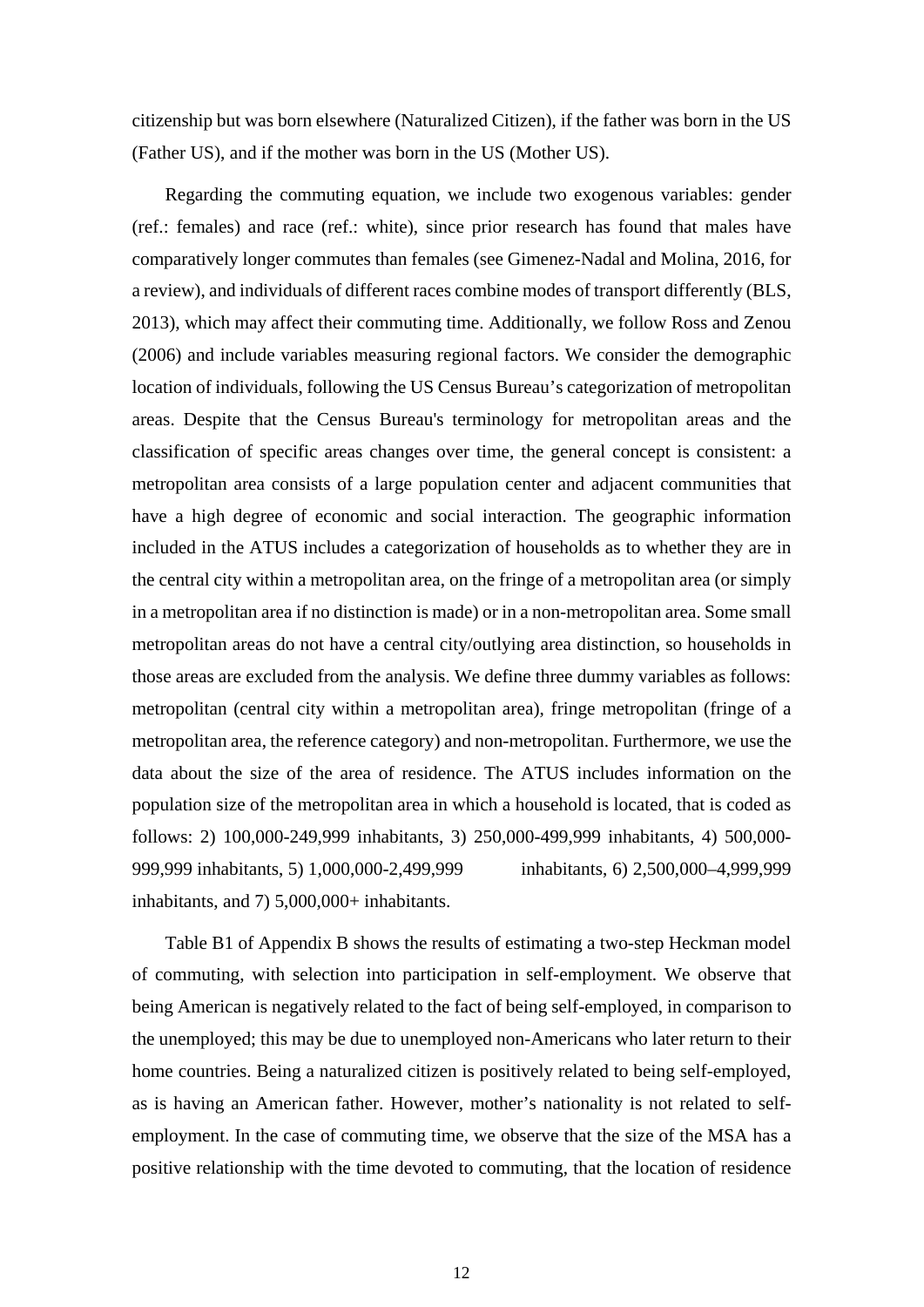(.e., metropolitan vs. non-metropolitan) also matters, and that female individuals have comparatively less commuting time than males. Furthermore, the inverse of mills ratio, included in the commuting equation to control for sample selection, is positive and statistically significant.

Table 1 shows a descriptive analysis of the variables, by group (self-employed vs. unemployed). We also show  $p$ -values of the non-parametric Kruskal-Wallis test.<sup>2</sup> We show the average and standard deviation of the original commuting of the self-employed (i.e., "Current commuting time"), and the average and standard deviation of the variable defined as "Expected commuting" that is predicted from the Heckman model. We observe that the self-employed devote, on average, 28.9 minutes to daily commuting, and their coefficient of variance is 1.50, considering reported commuting times. Figure 3 shows the k-density of commuting time for the self-employed. We can see how zero and low commuting times concentrate the mass. In the case of "Expected commuting", we obtain 4.93 and 3.71 daily minutes on average for the self-employed and the unemployed, respectively. Because these are expected values, standard deviations and variance coefficients decrease considerably, and we observe that the average "Expected commuting" is longer for the self-employed in comparison with the unemployed.

We have defined other variables that may affect self-employment, such as gender (male), age, *potential* years in labor market (age minus number of education years and minus a fixed value, taken as 3), education level (dummy variables for primary education, secondary education and university education), living in couple, partner's labor-force status (a dummy variable that indicates whether or not the partner works), number of children, being a naturalized citizen, being white, and being American. For education we consider three levels: "basic education" (less than high school diploma), "secondary education" (high school diploma) and "university education" (more than high school diploma). We have also included the years in the labor market squared to measure nonlinear effects. According to Table 1, there are more male self-employed than female (63.8% vs. 36.2%) and there are more female unemployed (54.6%, vs. 45.4% of males). The self-employed are older than the unemployed (46.3 vs. 39.2 years on average) and also have had more years in the labor market (24.6 vs. 19.3 years on average). This relationship is consistent with Blanchflower (2000) and Molina et al. (2015), who found

<sup>2</sup> Results for *t*-test comparison are available on request; although the *t-*test is designed for normal distributions, the Kruskal-Wallis test offers a more accurate comparison in our case.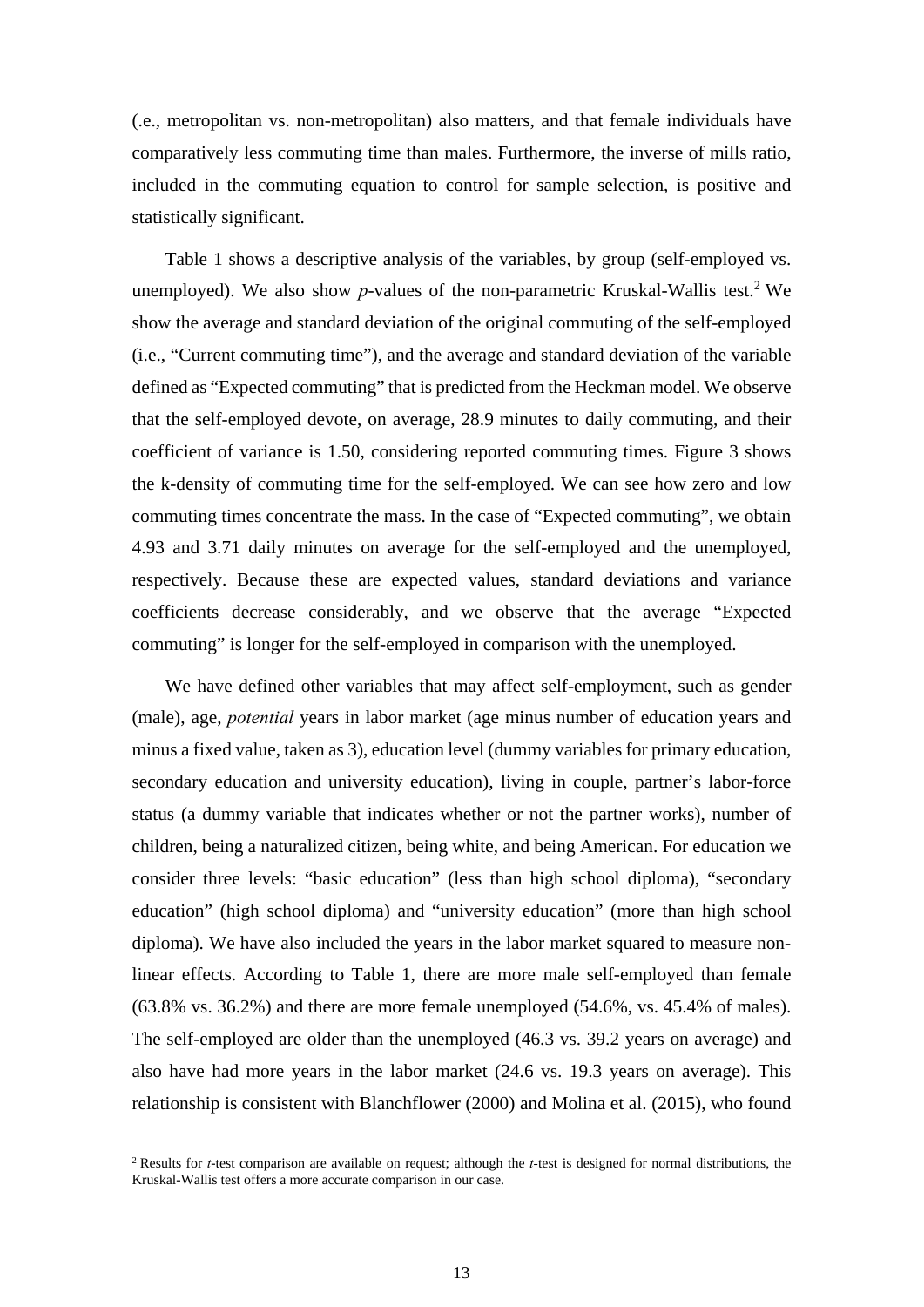that age is positively related to the fact of being an entrepreneur. For educational variables, we observe that 5% of the self-employed have only basic education, 24% have secondary education, and 71% have University education, versus 19%, 34% and 47% of the unemployed, respectively. Thus, we find that a University education seems to be positively related to self-employment. Regarding the family variables, we show that 71% (46%) of the self-employed (unemployed) live in couple, 54% (33%) have a couple who both work and they have 1.024 (1.090) children on average. Furthermore, 93% (89%) are naturalized citizens, 89% (71%) are white, and 86% (82%) are Americans.

#### **4. Econometric analysis**

In this Section, we analyze the probability of being self-employed, compared to being unemployed, with a focus on the expected commuting time of individuals. To that end, we estimate a logit model where, for a given individual  $i$ ,  $SE_i$  is the dummy variable "selfemployed" that takes value "1" if *i* is a self-employed worker, and value "0" if *i* is unemployed. By hypothesis, *SE* follows a binomial distribution,  $SE_i \sim B(p_i, n_i)$ . Then,  $C_i$ represents the expected commuting time of individual  $i$ ,  $Y_i$  includes a set of sociodemographic variables, and  $\varepsilon_i$  represents random variables capturing unmeasured factors and measurement errors. We estimate:

$$
logit(SEi) = ln\left(\frac{p_i}{1-p_i}\right) = \beta_0 + \beta_1 C_i + \beta_2 Y_i + \varepsilon_i,
$$

where the logit function is directly related to the probability of being self-employed. Thus, if a parameter estimation is positive (negative), we interpret it as follows: when the corresponding independent variables increase, the logit function of being self-employed increases (decreases), and thus the probability of being self-employed increases. The set of socio-demographic variables includes years in the labor market (and squared), dummy variables to control for secondary and university education (reference is primary education), being white, being American, living in couple, couple's labor-force status (i.e., working (1) vs. non-working (0)), the number of children, and gender (ref., female). Given our theoretical model, we would expect that commuting time has a negative relationship on the probability of being self-employed, i.e.,  $\beta_1 < 0$ .

Furthermore, since we are using generated regressors in the logit model, we follow Pagan (1984), Murphy and Topel (1985), Gimenez-Nadal and Molina (2013), and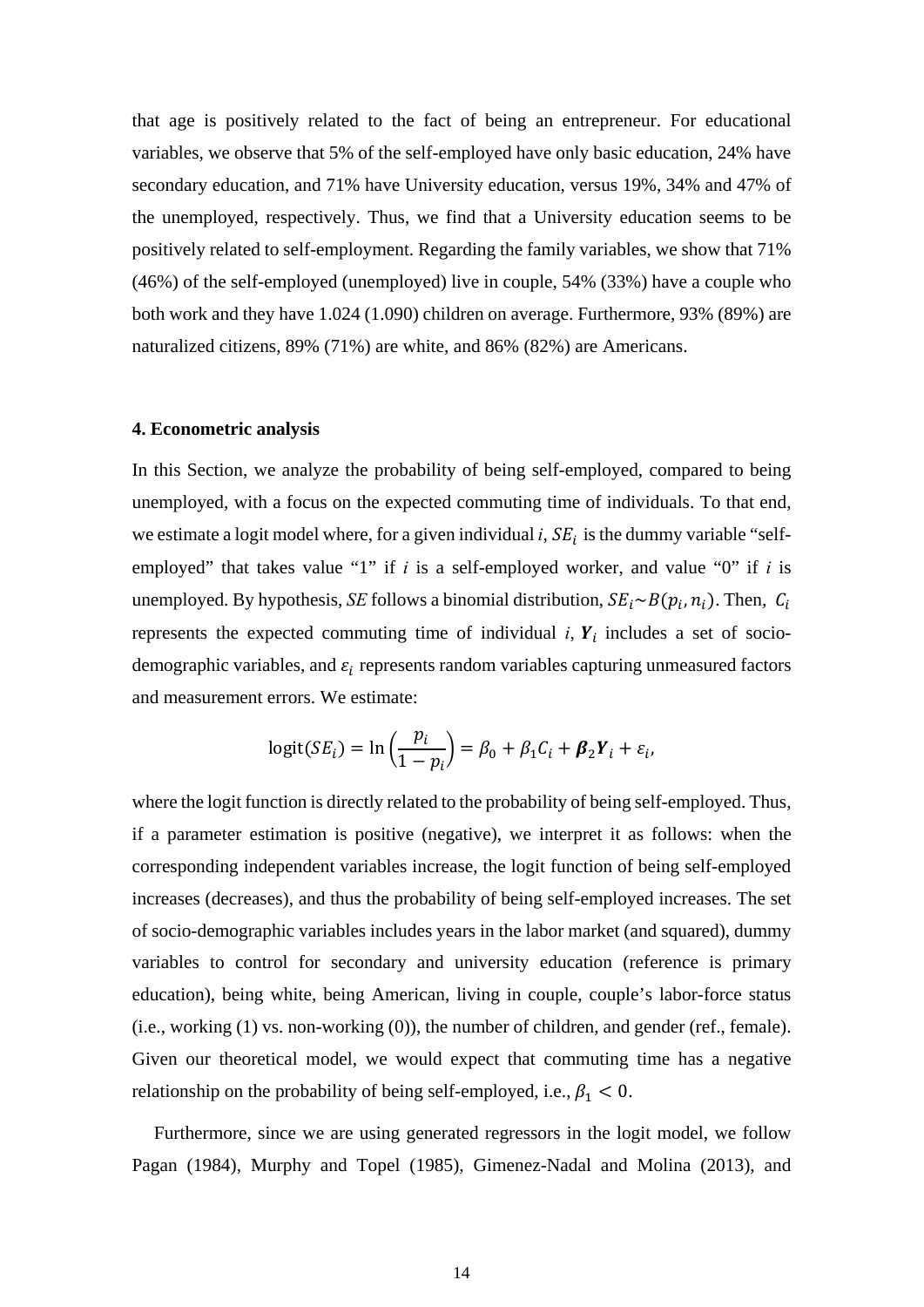Gimenez-Nadal and Molina (2016) and bootstrap the standard errors of the regressions. In doing so, we produce 500 replications of the model where a random sample with replacement is drawn from the total number of observations. We also include MSA fixed effects, which represent the metropolitan area in which a household is located.<sup>3</sup> However, to the extent that this regional variable may be highly correlated with expected commuting, we also estimate the logit model without including MSA fixed effects.

Table 2 shows the results of estimating Equation (1) on the probability of being selfemployed. Column (1) presents the results including MSA fixed effects, while Column (2) presents the results without MSA fixed effects. We observe that expected commuting is negatively related to the probability of being self-employed, with this relationship being statistically significant at the 99% confidence level, with and without MSA fixed effects. Thus, our theoretical modeling is robust according to our empirical evidence, which is also consistent with the self-employed concentrating near the places where it is possible to fund a business. In fact, the latter relationship does not depend on whether we control for MSA differences, i.e., on the inclusion of MSA fixed effects in the empirical model. Experience, measured as years working, is negative and quadratically related to selfemployment, drawing a "U" shape. Educational level is positively related to selfemployment activity. If we control by basic educational level, the more education (secondary education and university education), the greater the probability of being selfemployed. Whites also have a higher probability of being self-employed, while being a naturalized citizen and being American are not related to self-employment. Males have a higher probability of being self-employed than women. Regarding the family attributes, living in couple, couple's labor status, and number of children are positively related to self-employment.

Thus, our empirical results for self-employment give empirical support, in the case of United States, to our theoretical model. Self-employment has a negative relationship with expected commuting, which results in self-employed workers locating close to the city centers, according to our theoretical framework. More generally, the self-employed tend to live nearer the places where jobs are located, relative to the unemployed, and thus

 $3$  Metropolitan areas are counties or groups of counties centering on a substantial urban area. While the Census Bureau's terminology for metropolitan areas and the classification of specific areas changes over time, the general concept is consistent: a metropolitan area consists of a large population center and adjacent communities that have a high degree of economic and social interaction. Metropolitan areas often cross state lines. Information on the coding of this variable con be found in https://www.atusdata.org/atus-action/variables/METAREA#description\_section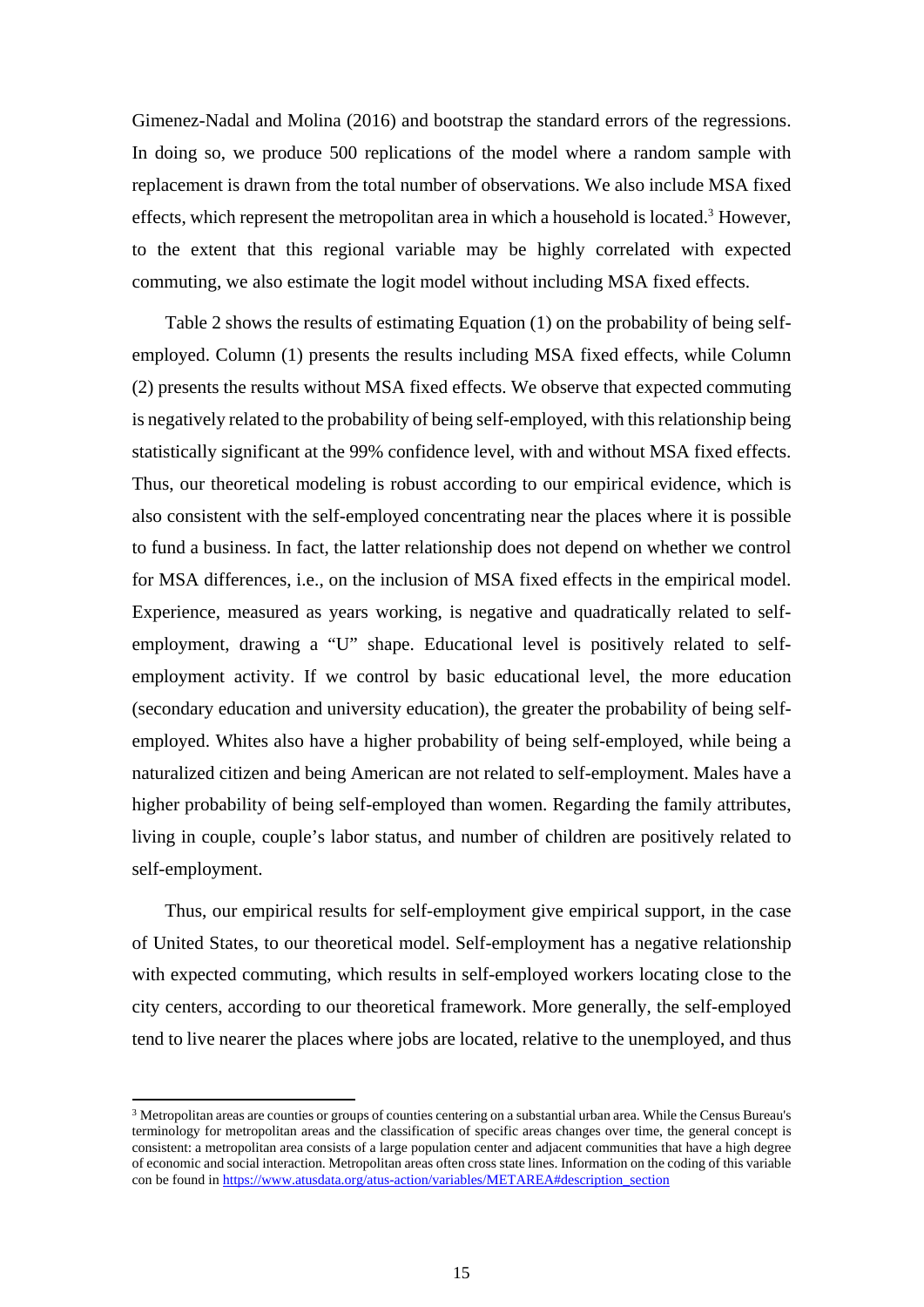we offer empirical support for the main hypothesis of complementarity of leisure and efficiency at work (or productivity) of our model.

#### **5. GIS model**

We now develop a graphical analysis of self-employment and commuting, making use of Geographical Information System (GIS) models. (This tool is mainly used in the field of Geography.) GIS consists of representing or projecting certain characteristics over an Earth map, using data on latitude and longitude to obtain illustrative, descriptive information with a clear spatial trend. GIS is not a common tool in economics; it has been especially used in small samples whose individuals are located in the same city, where there exists a lot of urban information about individuals (Kwan and Kotsev, 2015).

As far as we have information of the state of residence of each individual in our sample, we represent for each State the average commute of the workers and the rate of self-employed workers over unemployed individuals. Thus, we show a map of the US with averaged information about individuals at the state level. Making use of ATUS 2003- 2014, and from a map of the US, we include the geographical location of each State, its population size (taken from the US Census Bureau), the average commute of the individuals living there, and the rate of the self-employed over the unemployed. GIS cannot be used to draw inferences, but for showing descriptive results. However, due to the implicit spatial setting of the tool itself, and to the spatial pattern of our analysis, we think that the results obtained are illustrative and useful. Our purpose is to check whether, in areas with high average commuting, the self-employed over the unemployed rate is larger or smaller.

Figure 4 shows the average commuting time by State, in relation to the self-employed over unemployed rate, and to each State's population. We find that, in general, the highlypopulated states (also with the most crowded cities), with the highest average commute times, also present the smallest rates of self-employed over unemployed individuals. This result is consistent with our model, as highly-populated areas present the highest average commute times, and these high-commuting areas present a lower probability (i.e., ratio of self-employed/unemployed) of being self-employed. On the other hand, in lowpopulated states (north-mid and north-west of the country) there are high proportions of self-employed individuals over unemployed, and also comparatively shorter commuting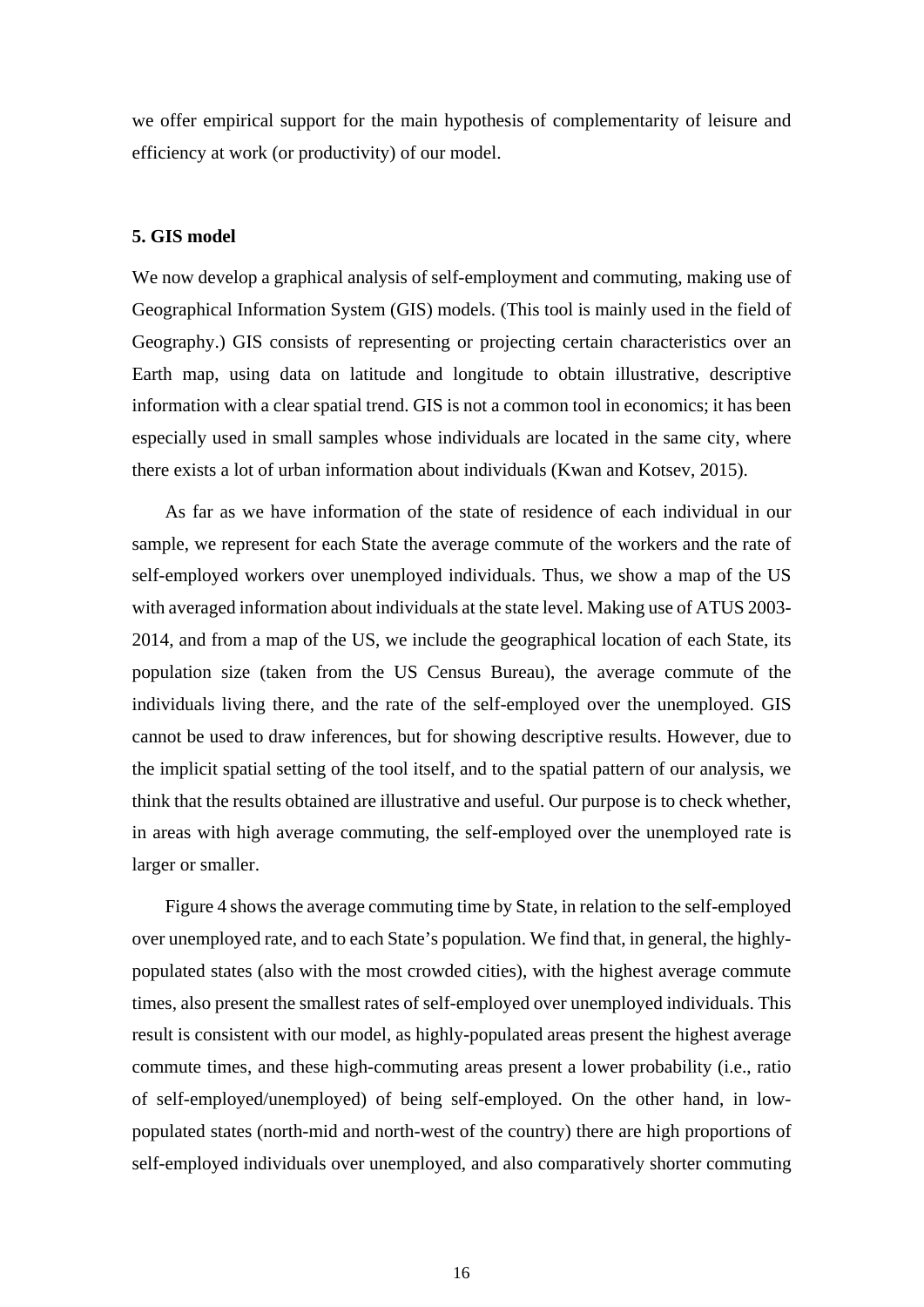times. Again, this result is consistent with our model, as low-populated areas present comparatively short average commutes, and they also present comparatively greater probabilities (i.e., ratio of self-employed/unemployed) of being self-employed.

We can assume that, first, highly-populated cities (e.g., East Coast states, California, Texas) concentrate a large number of public sector workers, because of institutions and Universities. Second, big firms are also, normally, located in big capital cities and so many salaried workers will live there. Third, in these big cities, it could be more difficult to start an own business, due to crowding, high hiring prices, or competition; on the other hand, in smaller cities, the self-employed can benefit from lower living costs and hiring prices, and with reduced potential rivalry. Furthermore, we must consider that selfemployment is a labor alternative to being unemployed when someone cannot find, or does not want to find, an employer. To the extent that self-employment and entrepreneurship arises from desire, innovation, vocation, and necessity, and while firms are concentrated in populated areas and capitals, individuals who do not live in big cities will tend to be entrepreneurs and will become self-employed more due to necessity (those individuals who become self-employed because they cannot find an employer), contributing to a higher rate of self-employed over unemployed.

We can conclude from our map modeling that commuting is negatively related to the proportion of self-employed over unemployed via population. In other words, more populated states, where commuting times tend to be longer, concentrate many firms and institutions and individuals do not tend to become self-employed because there is a greater demand for lbor, which decreases entrepreneurship arising from necessity. Less populated areas, that present shorter commuting times, have higher self-employed over unemployed rates because self-employment could be a more attractive labor status, due to there being fewer salaried opportunities.

#### **6. Conclusions**

This paper analyzes self-employment in a context derived from urban wage-efficiency theory with a spatial pattern. We propose a new theoretical model for self-employment, indexed by commuting and efficiency at work, and we find that, although vocational and productive individuals will tend to live near their work-places, commuting does not have a clear relationship with earnings, and it depends on leisure value and housing and living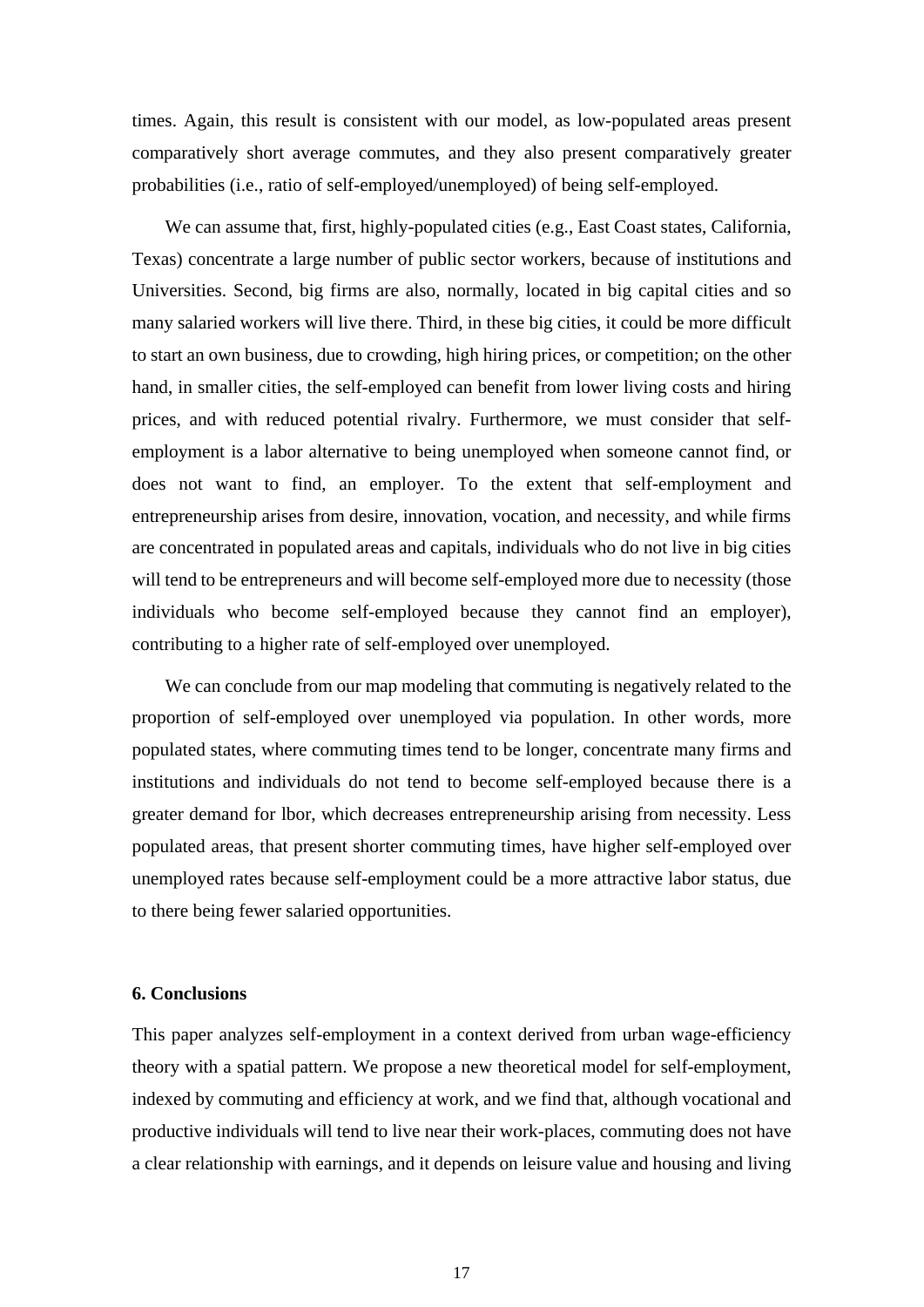costs variations within cities. Making use of the ATUS for the years 2003-2014, we present a self-employment empirical micro-econometric model. Our empirical results show that commuting is negatively related to self-employment. We find evidence for our theoretical modeling and, in particular, for the hypothesis about leisure and shirking at work being substitutable.

Our GIS mapping shows that the rate of self-employed over unemployed tends to be higher in states with smaller average commuting times, which are also the less populated states. This could be due to firms and institutions being concentrated in more populated areas, with self-employment being an attractive labor status (due to necessity) in lesspopulated areas.

Our results contribute to the literature by not only complementing urban wageefficiency models in a self-employment setting, but also offering a new theoretical study of self-employment in the United States with a spatial pattern. We also give empirical support to our new model. Furthermore, we use time-use data to analyze the US labor market, which has been underappreciated in this field. Finally, we use GIS modeling to analyze the US labor market, a useful tool for spatial analysis that is underused, but offers intuitive and illustrative results.

However, our analydoes have certain limitations: by using cross-sectional data, we cannot find causal effects. Furthermore, unobservable heterogeneity also has a strong impact on our self-employment empirical modeling, where non-controllable variables, such us innovation, entrepreneurial spirit, and financial situation could determine selfemployment, and also institutions and legal treatment (evasion rates, taxes; see Torrini, 2005). Finally, we do not have data about self-employment earnings, and we cannot analyze their relationship with commuting times. More research on this topic is needed.

#### **REFERENCES**

- Ahn, T. (2010). "Attitudes toward risk and self-employment of young workers," *Labour Economics* 17, 434-442.
- Antecol, H. (2000). "An examination of cross-country differences in the gender gap in labor force participation rates," *Labour Economics* 7, 409–426.
- Bianchi, S., Milkie, M., Sayer, L. and J.P. Robinson (2000). "Is anyone doing the housework? Trends in the gender division of household labor," *Social Forces* 79, 191–228.

Blanchflower, D.G. (2000). "Self-employment in OECD countries," *Labour Economics* 7, 471-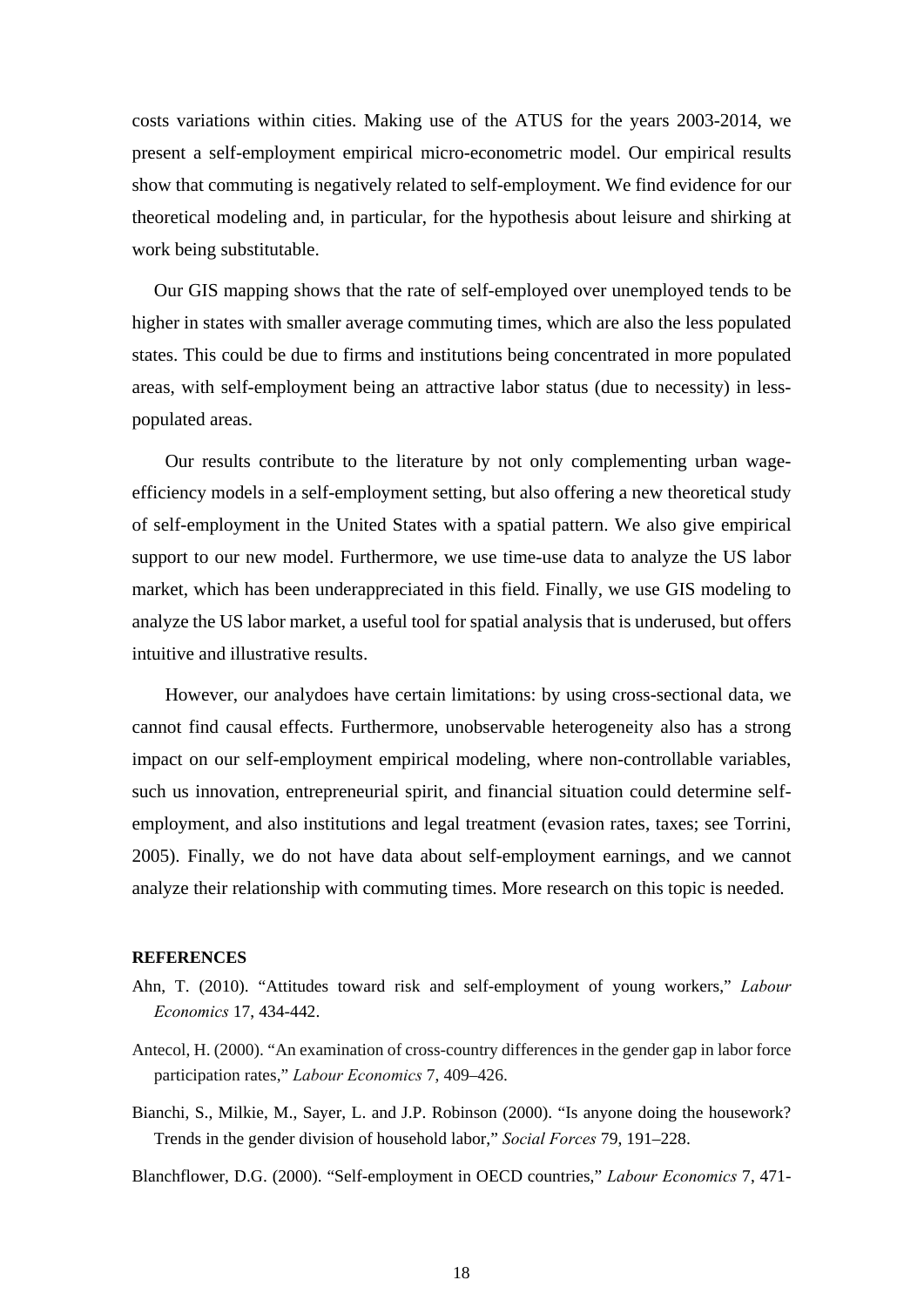505.

- Blau, D.M. (1985). "Self-employment and self-selection in developing country labor markets", *Southern Economic Journal* (pre-1986); 52, 2.
- Bonke, J. (2005). "Paid work and unpaid work: Diary information versus questionnaire information," *Social Indicators Research* 70, 349–368.
- Brueckner, J.A., Thisse, J-F. and Y. Zenou (1997). "Why is central Paris rich and downtown Detroit poor? An amenity-based theory," *European Economic Review* 43, 91-107.
- Brueckner, J.K. and Y. Zenou (2003). "Space and Unemployment: The Labor-Market Effects of Spatial Mismatch," *Journal of Labor Economics* 21, no. 1.
- Cueto, B., Mayor, M. and P. Suárez (2015). "Entrepreneurship and unemployment in Spain: a regional analysis," *Applied Economics Letters*; 1-6.
- Dawson, C., de Meza, D., Henley, A. and G.R. Arabsheibani (2015). "The power of (non) positive thinking: self-employed pessimists earn more than optimists," *IZA Discussion Paper no.* 9242.
- Fernández, R. (2007). "Women, work, and culture," *Journal of the European Economic Association* 5, 305–332.
- Fernández, R. (2011). "Does culture matter?," *Handbook of social economics* 1A, 481-510.
- Fernández, R., & Fogli, A. (2009). "Culture: An empirical investigation of beliefs, work, and fertility," *American Economic Journal: Macroeconomics* 1, 146–177.
- Gimenez-Nadal, J.I. and J.A. Molina (2013). "Parents' education as a determinant of educational childcare time," *Journal of Population Economics* 26(2), 719-749.
- Gimenez-Nadal, J.I. and J.A. Molina (2014). "Commuting Time and Labour Supply in the Netherlands: A Time Use Study," *Journal of Transport Economics and Policy* 48, 409-426.
- Gimenez-Nadal, J.I. and J.A. Molina (2016). "Commuting Time and Household Responsibilities: Evidence using Propensity Score Matching," *Journal of Regional Science* (DOI: 10.1111/jors.12243).
- Gimenez-Nadal, J.I., Molina, J.A. and J. Velilla (2015). "Excess Commuting in the US: Differences between the Self-Employed and Employees," *IZA Discussion Paper* no. 9425.
- Gobillon, L., Selod, H. and Y. Zenou (2007). "The Mecanisms of Spatial Mismatch," *Urban Studies* 44, no. 12, 2401-2427.
- Juster, T. and F. Stafford (eds.) (1985). *Time, Goods, and Well-Being*. Ann Arbor, MI: Institute for Social Research.
- Kain, J.F. (1968). "Housing Segregation, Negro Employment, and Metro-politan Decentralization." *Quarterly Journal of Economics* 82, 32–59.
- Kirby, D.K. and J.P. LeSage (2009). "Changes in commuting to work times over the 1990 to 2000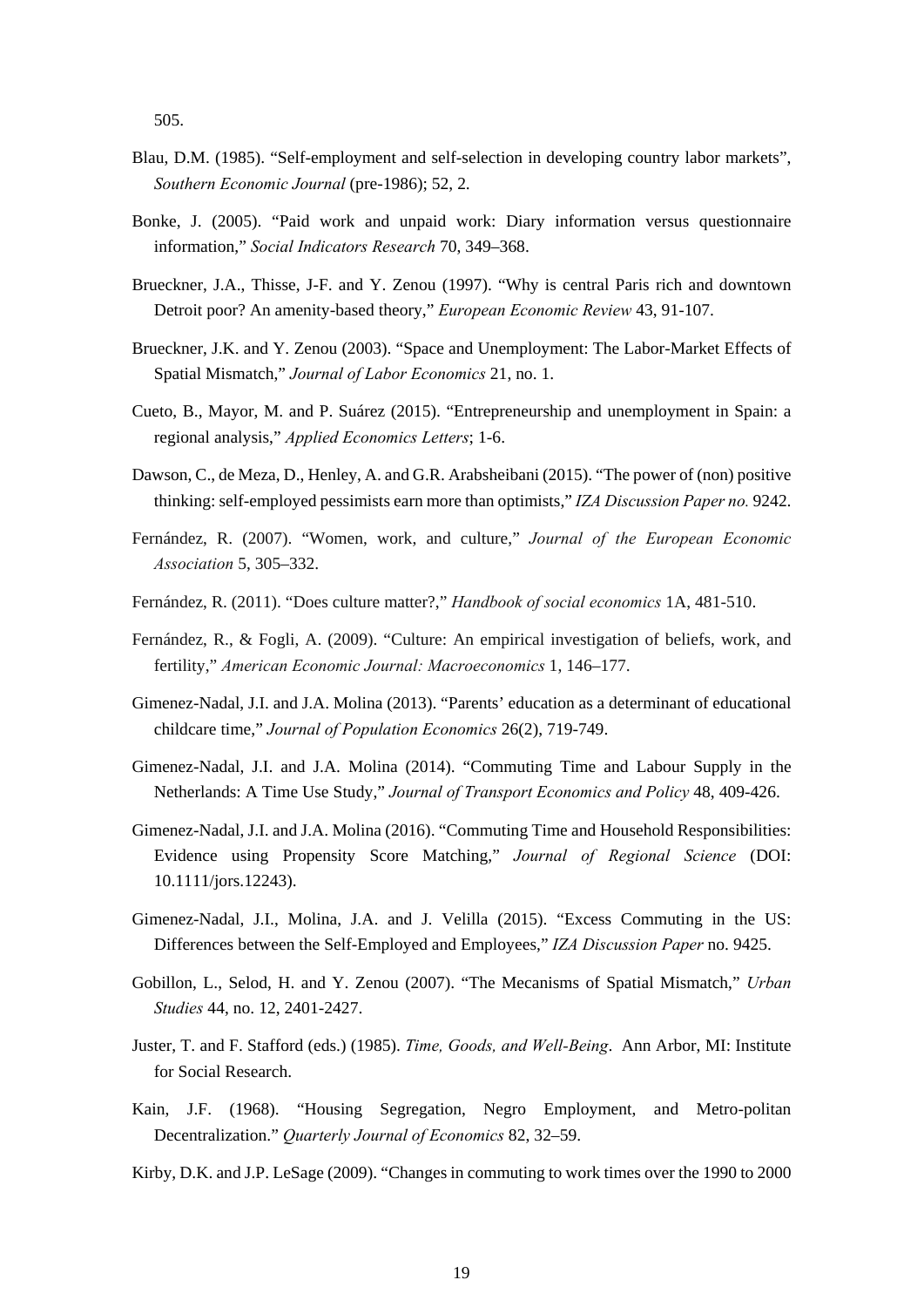period," *Regional Science and Urban Economics* 39, 460-471.

- Kwan, M-P. and A. Kotsev (2015). "Gender differences in commute time and accessibility in Sofia, Bulgaria: a study using 3D geovisualization," *The Geographical Journal*, 181, 83-96.
- Ma, K.M. and D. Banister (2006). "Excess commuting: a critical review," *Transport Reviews* 26, 749-767.
- Manning, A. (2003). "The real thin theory: Monopsony in modern labour markets," *Labour Economics* 10, 105-131.
- Molina, J.A., Velilla, J. and R. Ortega (2015). "The decision to become an entrepreneur in Spain: the role of the household financial situation," *MPRA WP no. 68101*.
- Murphy, K.M. and R.H. Topel (1985). "Estimation and Inference in Two-Step Econometric Models," *Journal of Business* & *Economic Statistics* 3, 370-379.
- Pagan, A. (1984). "Econometric Issues in the Analysis of Regressions with Generated Regressors," *International Economic Review* 25, 221-247.
- Robinson, J.P. (1985). "The validity and reliability of diaries versus alternative time use measures," in *Time, goods, and well-being*: Juster and Stafford (eds). Ann Arbor, MI: The University of Michigan, pp 33–62.
- Ross, S.L. and Y. Zenou (2003). "Shirking, Commuting and Labor Market Outcomes," *Economics Working Papers* (University of Connecticut), paper 200341.
- Ross, S.L. and Y. Zenou (2006). "Are Shirking and Leisure Substitutable? An Empirical Test of Efficiency Wages Based on Urban Economic Theory," *Economics Working Papers*  (University of Connecticut), paper 200621.
- Taiwo, O. (2011). "A model of self-employment in the labor market", Brooklin institution.
- Torrini, R. (2005). "Cross-country differences in self-employment rates: the role of institutions," *Labour Economics* 12, 661-683.
- Van Ommeren, J.N. and J.W. van der Straaten (2008). "The effect of search imperfections on commuting behavior: Evidence from employed and self-employed workers," *Regional Science and Urban Economics* 38, 127-147.
- Wasmer, E. and Y. Zenou (2002). "Does City Structure Affect Job Search and Welfare?," *Journal of Urban Economics* 51, 515-541.
- White, M.J. (1999). "Urban models with decentralized employment: Theory and empirical work," in *Handbook of Regional and Urban Economics Vol.* 3, P. Chesire and E.S. Mills (Eds.), Amsterdam: Elsevier Science, pp. 1375-1412.
- Yee-Kan, M. (2008). "Measuring Housework Participation: The Gap Between "Stylised" Questionnaire Estimates and Diary-Based Estimates," *Social Indicators Research* 86, 381- 400.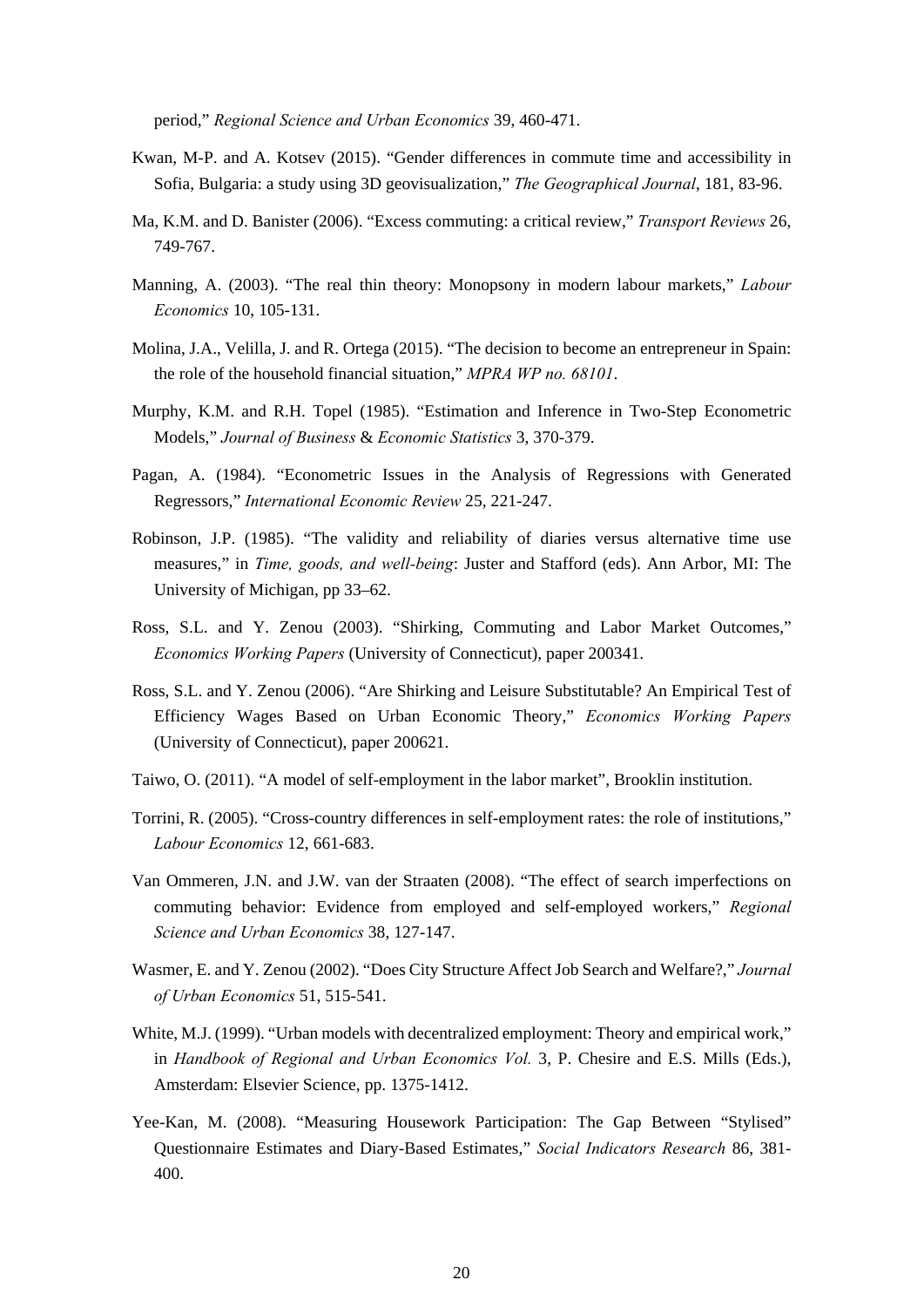- Zax, J.S. (1991). "Compensation for commutes in labor and housing markets," *Journal of Urban Economics* 30, 192-207.
- Zax, J.S. and J.F. Kain (1991). "Commutes, quits and moves," *Journal* of *Urban Economics* 29, 153-165.
- Zenou, Y. (2006). "Efficiency Wages and Unemployment in Cities: The Case of High-Recolocation Costs," *Regional Science and Urban Economics* 36, 49-71.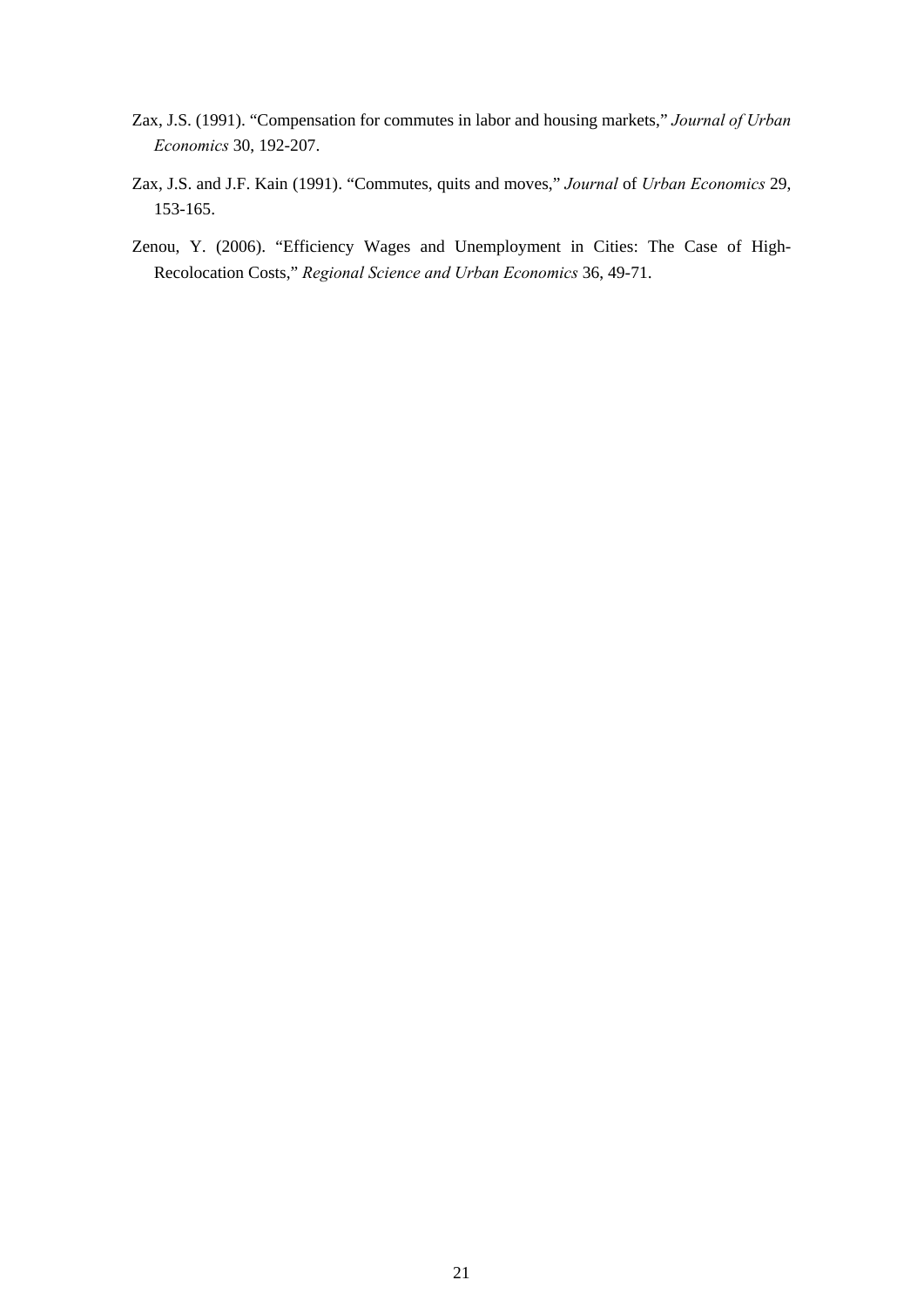**Figure 1 Evolution of self-employment and unemployment** 



*Note*: The sample (ATUS 2003-2014) is restricted to self-employed or unemployed individuals. Levels are measured in points per unit.



*Note*: The sample (ATUS 2003-2014) is restricted to self-employed workers. Average commuting time is measured in minutes.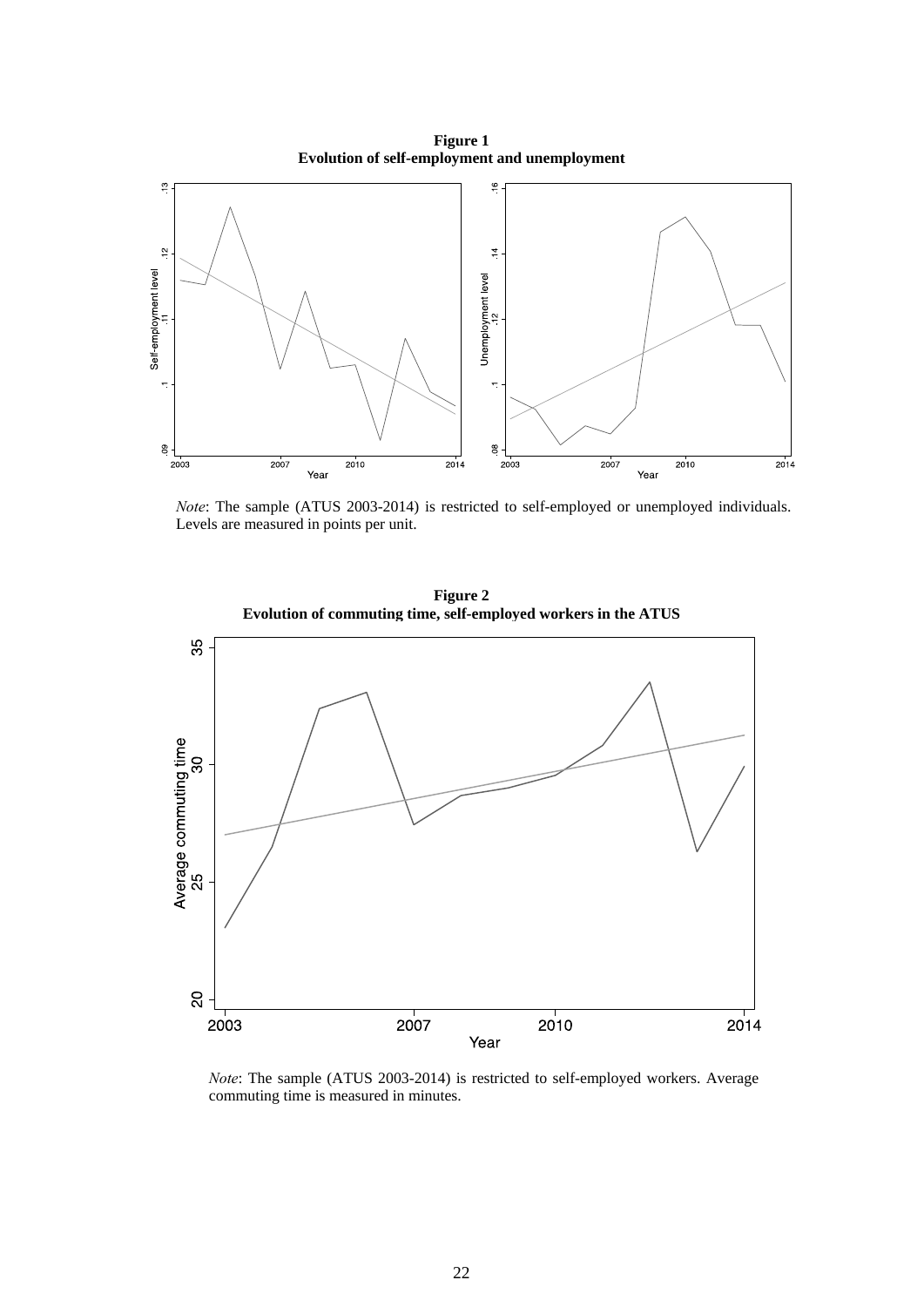**Figure 3 Density of commuting time** 



*Note*: The sample (ATUS 2003-2014) is restricted to self-employed individuals. Commuting time is measured in minutes.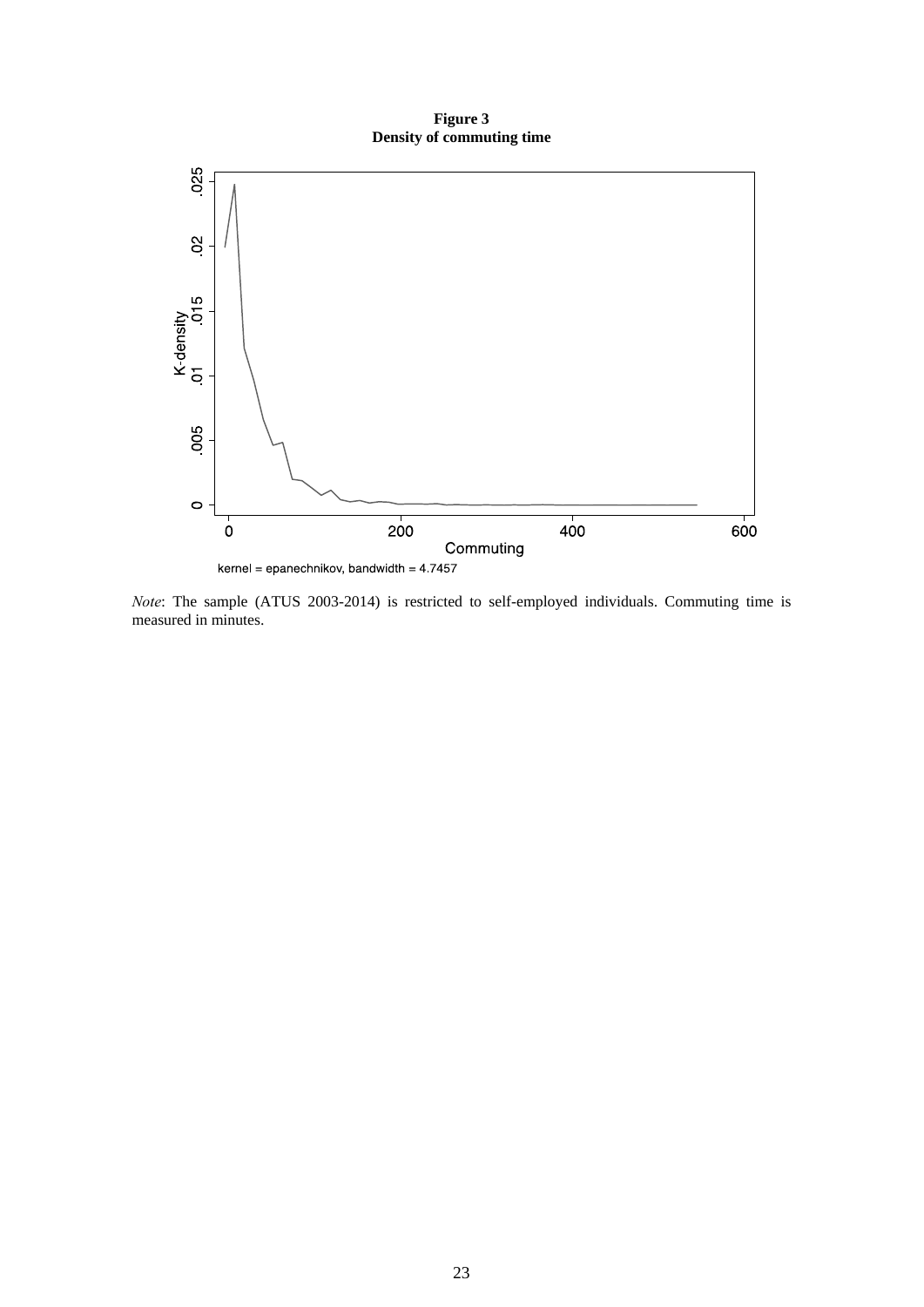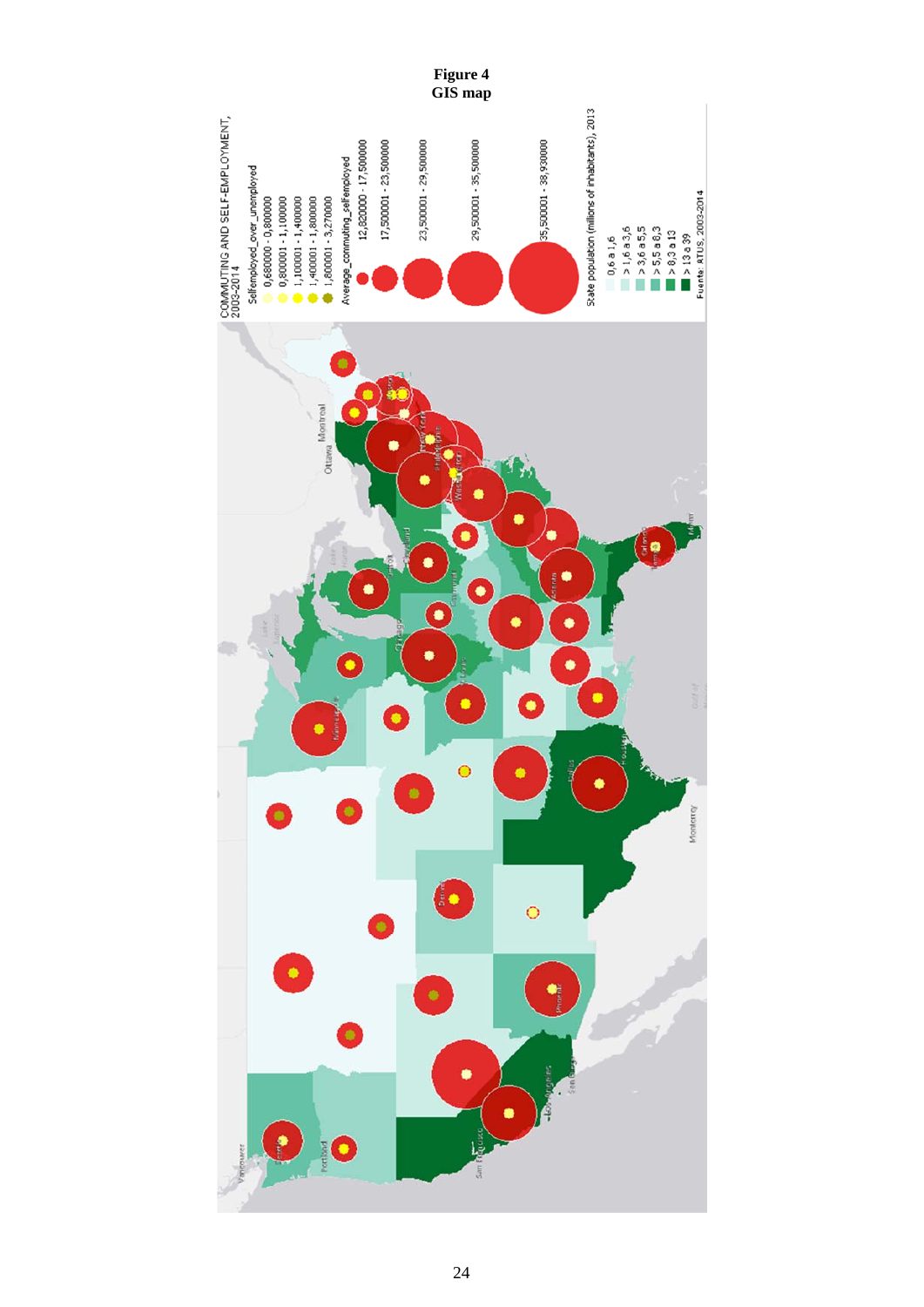| Table 1<br><b>Sum Stats of variables</b> |        |               |        |                   |             |  |  |  |
|------------------------------------------|--------|---------------|--------|-------------------|-------------|--|--|--|
|                                          |        | Self-employed |        | <b>Unemployed</b> |             |  |  |  |
| <b>Variables</b>                         | Mean   | <b>SD</b>     | Mean   | SD                | $p$ -values |  |  |  |
|                                          |        |               |        |                   |             |  |  |  |
| <b>Current Commuting time</b>            | 28.890 | 43.411        |        |                   |             |  |  |  |
| <b>Expected Commuting</b>                | 4.928  | 4.707         | 3.709  | 4.638             | (<0.001)    |  |  |  |
| <b>Male</b>                              | 0.638  | 0.481         | 0.454  | 0.498             | (<0.001)    |  |  |  |
| Age                                      | 46.304 | 10.381        | 39.205 | 13.225            | (<0.01)     |  |  |  |
| <b>Years in labor market</b>             | 24.584 | 10.513        | 19.275 | 12.704            | (<0.01)     |  |  |  |
| Years in labor market sq.                | 71.486 | 52.012        | 53.289 | 54.184            | (<0.01)     |  |  |  |
| <b>Basic education</b>                   | 0.054  | 0.226         | 0.192  | 0.394             | (<0.01)     |  |  |  |
| <b>Secondary education</b>               | 0.237  | 0.426         | 0.340  | 0.474             | (<0.01)     |  |  |  |
| <b>University education</b>              | 0.709  | 0.454         | 0.468  | 0.499             | (<0.01)     |  |  |  |
| Living in couple                         | 0.706  | 0.456         | 0.461  | 0.499             | (<0.01)     |  |  |  |
| <b>Partner's labor force status</b>      | 0.537  | 0.499         | 0.333  | 0.471             | (<0.01)     |  |  |  |
| N. of children                           | 1.024  | 1.207         | 1.091  | 1.223             | (0.015)     |  |  |  |
| <b>Naturalized citizen</b>               | 0.933  | 0.250         | 0.889  | 0.315             | (<0.01)     |  |  |  |
| White                                    | 0.889  | 0.314         | 0.714  | 0.452             | (<0.01)     |  |  |  |
| American                                 | 0.859  | 0.351         | 0.820  | 0.385             | (<0.01)     |  |  |  |
|                                          |        |               |        |                   |             |  |  |  |
| <b>N. Observations</b>                   | 5,623  |               |        | 5,651             |             |  |  |  |

*Note*: Standard deviations in parentheses. The sample (ATUS 2003-2014) is restricted to self-employed who work the diary-day and to unemployed individuals, between the ages of 15 and 65 who are not retired nor students. Commuting time is measured in minutes per day. Monetary variables are measured in Dollars. States and MSAs statistical summaries are not shown in this table. P-values for the differences (Kruskal-Wallis test) are in parentheses.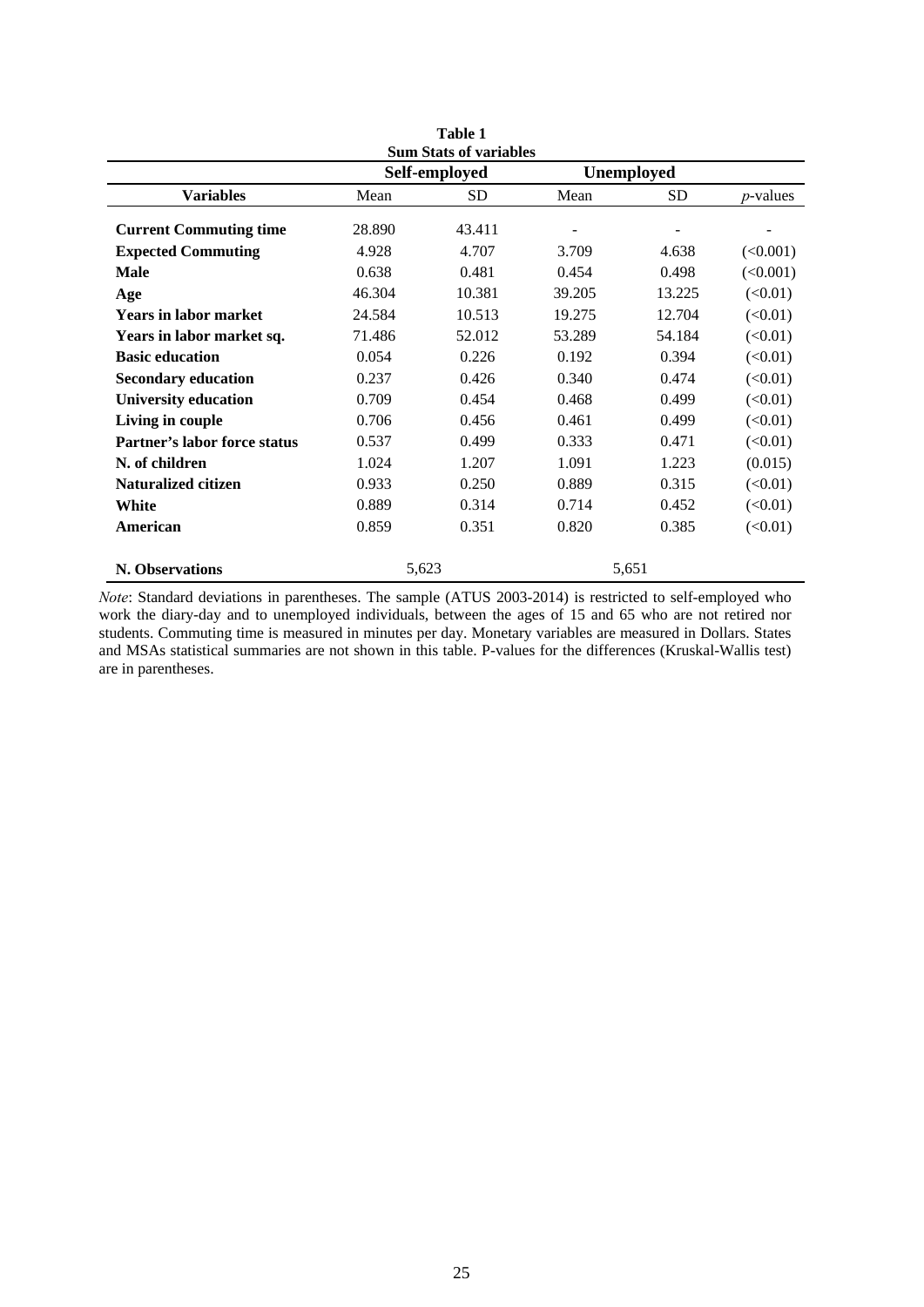| <b>Estimates of self-employment models</b> |             |                |  |  |
|--------------------------------------------|-------------|----------------|--|--|
|                                            | (1)         | (2)            |  |  |
| <b>Expected commuting</b>                  | $-0.019***$ | $-0.024***$    |  |  |
|                                            | (0.006)     | (0.004)        |  |  |
| <b>Years working</b>                       | $0.101***$  | $0.099***$     |  |  |
|                                            | (0.007)     | (0.007)        |  |  |
| <b>Year working squared</b>                | $-0.014***$ | $-0.014***$    |  |  |
|                                            | (0.002)     | (0.002)        |  |  |
| <b>Secondary education</b>                 | $0.706***$  | $0.696***$     |  |  |
|                                            | (0.082)     | (0.084)        |  |  |
| <b>University education</b>                | $1.567***$  | 1.547***       |  |  |
|                                            | (0.083)     | (0.084)        |  |  |
| White                                      | $0.899***$  | $0.885***$     |  |  |
|                                            | (0.063)     | (0.059)        |  |  |
| American                                   | $-0.077$    | $-0.092$       |  |  |
|                                            | (0.090)     | (0.089)        |  |  |
| Living in couple                           | $0.472***$  | $0.472***$     |  |  |
|                                            | (0.065)     | (0.065)        |  |  |
| <b>Couple status</b>                       | $0.302***$  | $0.305***$     |  |  |
|                                            | (0.063)     | (0.064)        |  |  |
| N. of children                             | $0.045**$   | $0.044**$      |  |  |
|                                            | (0.020)     | (0.021)        |  |  |
| <b>Naturalized Citizen</b>                 | 0.166       | 0.162          |  |  |
|                                            | (0.121)     | (0.112)        |  |  |
| Gender                                     | $0.924***$  | $0.959***$     |  |  |
|                                            | (0.063)     | (0.059)        |  |  |
| Constant                                   | $-3.810***$ | $-3.679***$    |  |  |
|                                            | (0.172)     | (0.163)        |  |  |
| <b>MSA</b> fix effects                     | Yes         | N <sub>0</sub> |  |  |
| <b>Observations</b>                        | 11,267      | 11,274         |  |  |

**Table 2** 

*Note*: Bootstrapped standard errors in parentheses. We have computed 500 separate bootstrapped estimations. The sample (ATUS 2003-2014) is restricted to self-employed who work during the diary-day and to unemployed individuals, between the ages of 15 and 65 who are not retired nor students. Commuting times are measured in minutes per day. Monetary variables are measured in Dollars. \* Significant at the 90% level. \*\* Significant at the 95% level. \*\*\* Significant at the 99% level.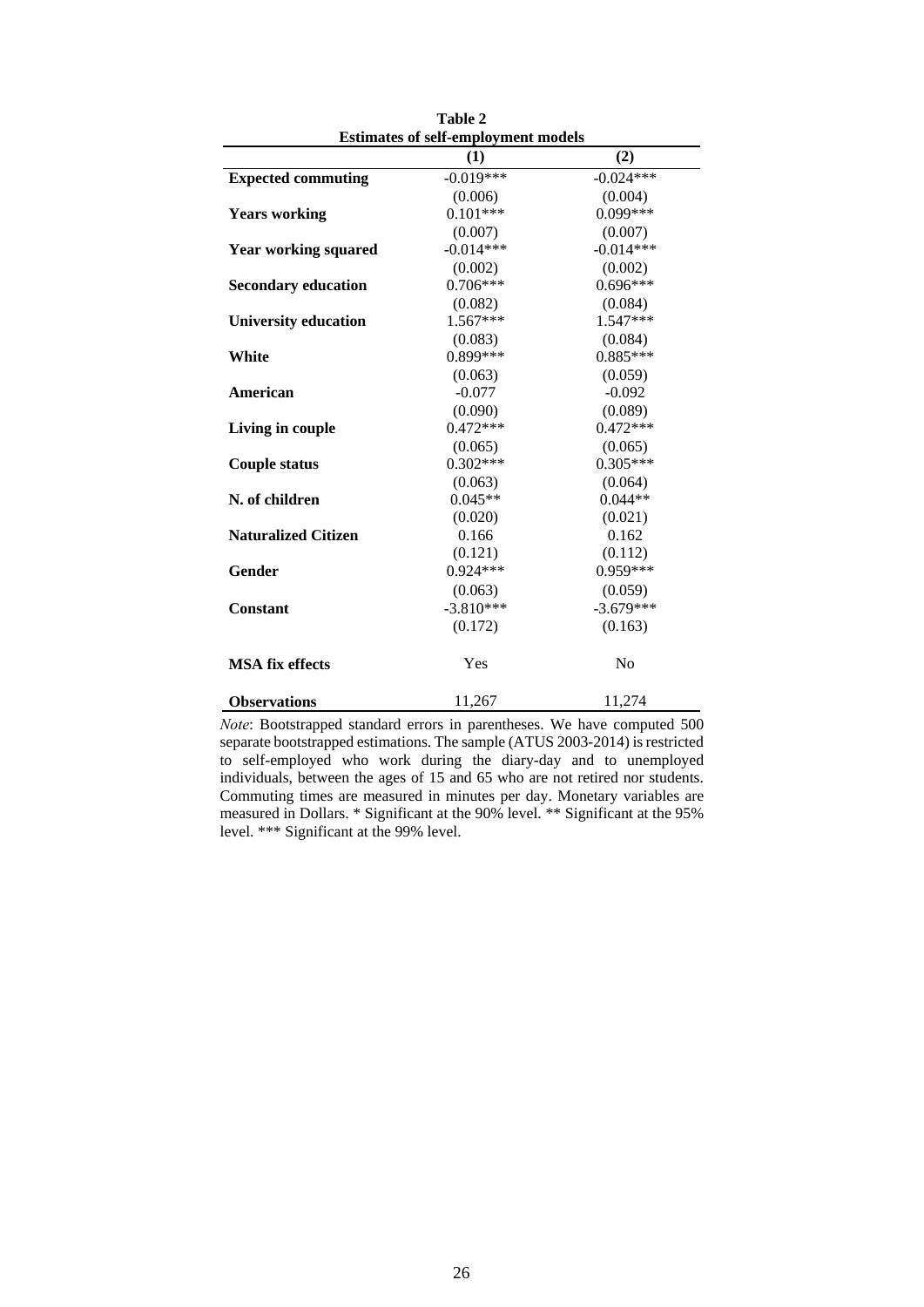#### **APPENDIX A**

**Note 1.** For individuals without entrepreneurial spirit, a *mean cycle* is equal to  $\frac{1}{\delta} + \frac{1}{\theta}$ , which repeats over time. So the proportion of time in the life-cycle that an individual is self-employed or unemployed is the same as this proportion of time over one mean cycle; the proportion of time in a cycle that an individual is unemployed is  $\frac{1/\theta}{1/\theta + 1/\delta} = \frac{\delta}{\delta + \theta}$ , and the one that is employed is  $rac{1/\delta}{1/\theta+1/\delta} = \frac{\theta}{\delta+\theta}$ . For individuals with entrepreneurial spirit, this is analogous, but a *mean cycle* is equal to  $\frac{2}{\delta} + \frac{1}{\theta}$ , so the respective proportions are  $\frac{1/\theta}{1/\theta + 2/\delta} = \frac{\delta}{\delta + 2\theta} \left( \frac{\delta}{\delta + \theta} \right)$  and  $\frac{2/\delta}{1/\theta + 2/\delta} =$  $\frac{2\theta}{\delta+2\theta}\left(>\frac{\theta}{\delta+\theta}\right).$ 

**Proposition 1.**  $\partial \psi_j(x, p_j) / \partial x < 0$  for  $j = s$ , *ns*.

*Dem*: substituting  $\psi_j(x, p_j) = u_j V_u + (1 - u_j)(V_{se}(1 - t - Tx) + F(p_j) - \tau x) - I_{eq}$  and differentiating by *x*, we obtain that  $\partial \psi_j(x, p_j) / \partial x = (1 - u_j)(-T) \partial V_{se} / \partial l - \tau$ . As  $u_j \in [0,1]$ and *T*,  $\tau > 0$ ,  $\frac{\partial \psi_i(x, p_i)}{\partial x} > 0 \Leftrightarrow \frac{\partial V_{se}}{\partial l} > 0$ , which is obvious because leisure is by hypothesis what provides utility to individuals.

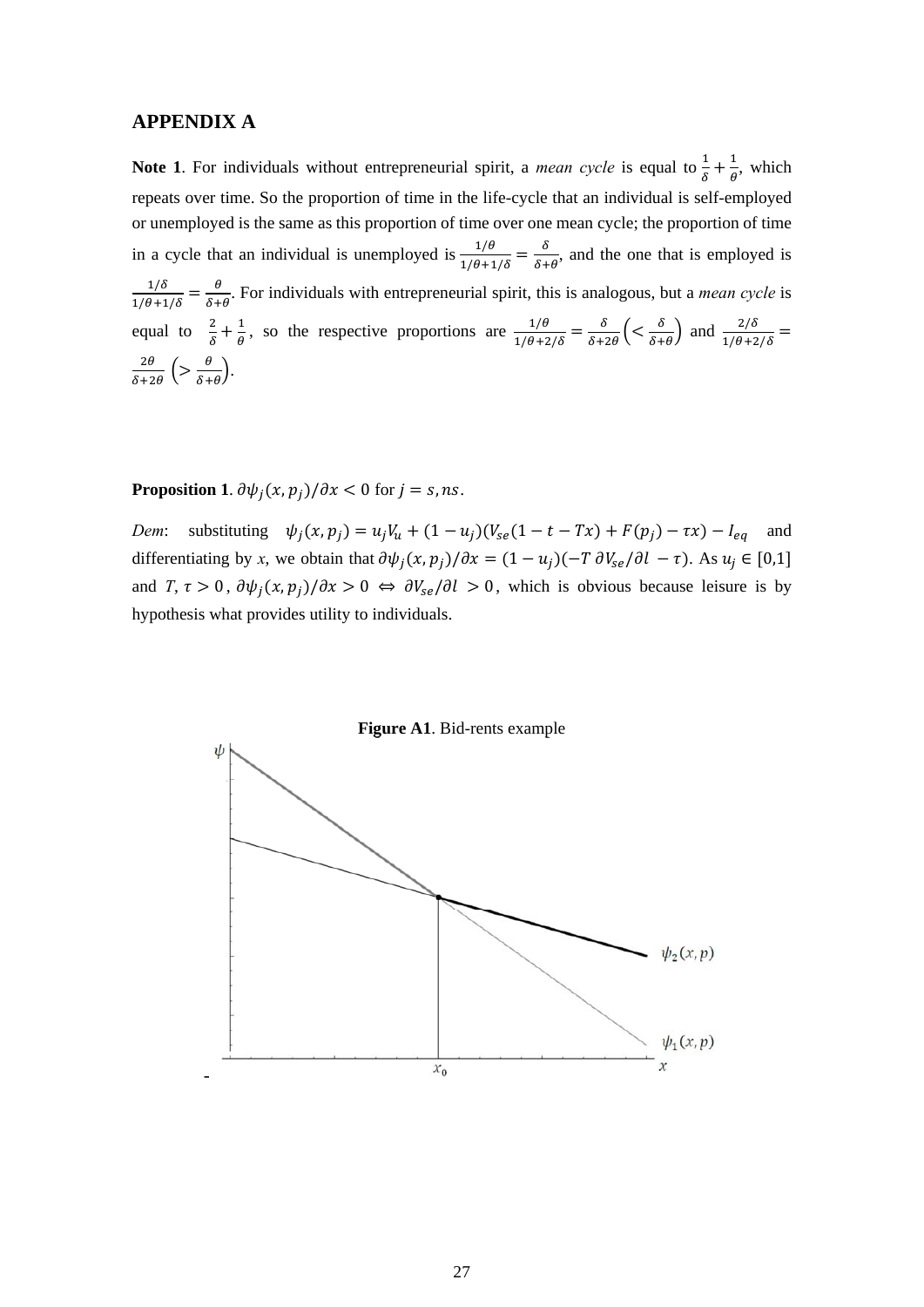#### **Proposition 2.**  $|\partial \psi_s/\partial x| > |\partial \psi_{ns}/\partial x|$  always.

*Dem*: For  $j = s$ ,  $ns$ ,  $|\partial \psi_j / \partial x| = -\partial \psi_j / \partial x = (1 - u_j)(T \partial V_{se}/\partial l + \tau)$ ;  $T \partial V_{se}/\partial l + \tau$  is common for  $j = s$  and ns, and by definition  $1 - u_{ns} < 1 - u_s \Rightarrow -\frac{\partial \psi_s}{\partial x} > \frac{\partial \psi_{ns}}{\partial x}$ always.

**Proposition 3.**  $\partial x_0 / \partial F > 0$  if  $\partial F (p_{ns}) / \partial F = \partial F (p_s) / \partial F = 1$ .

*Dem*: Differentiating the expression that determines  $x_0$  by *F* and assuming the hypothesis, we obtain: $\partial V_{se}/\partial l \partial l/\partial x|_{x_0} \partial x_0/\partial F - \tau \partial x_0/\partial F = -\frac{(1-u_{ns})-(1-u_s)}{u_s-u_{ns}} = -1$ . Taking into account that  $\partial V_{se}/\partial l > 0$  and  $\partial l/\partial x|_{x_0} = -T$ , then the result follows.